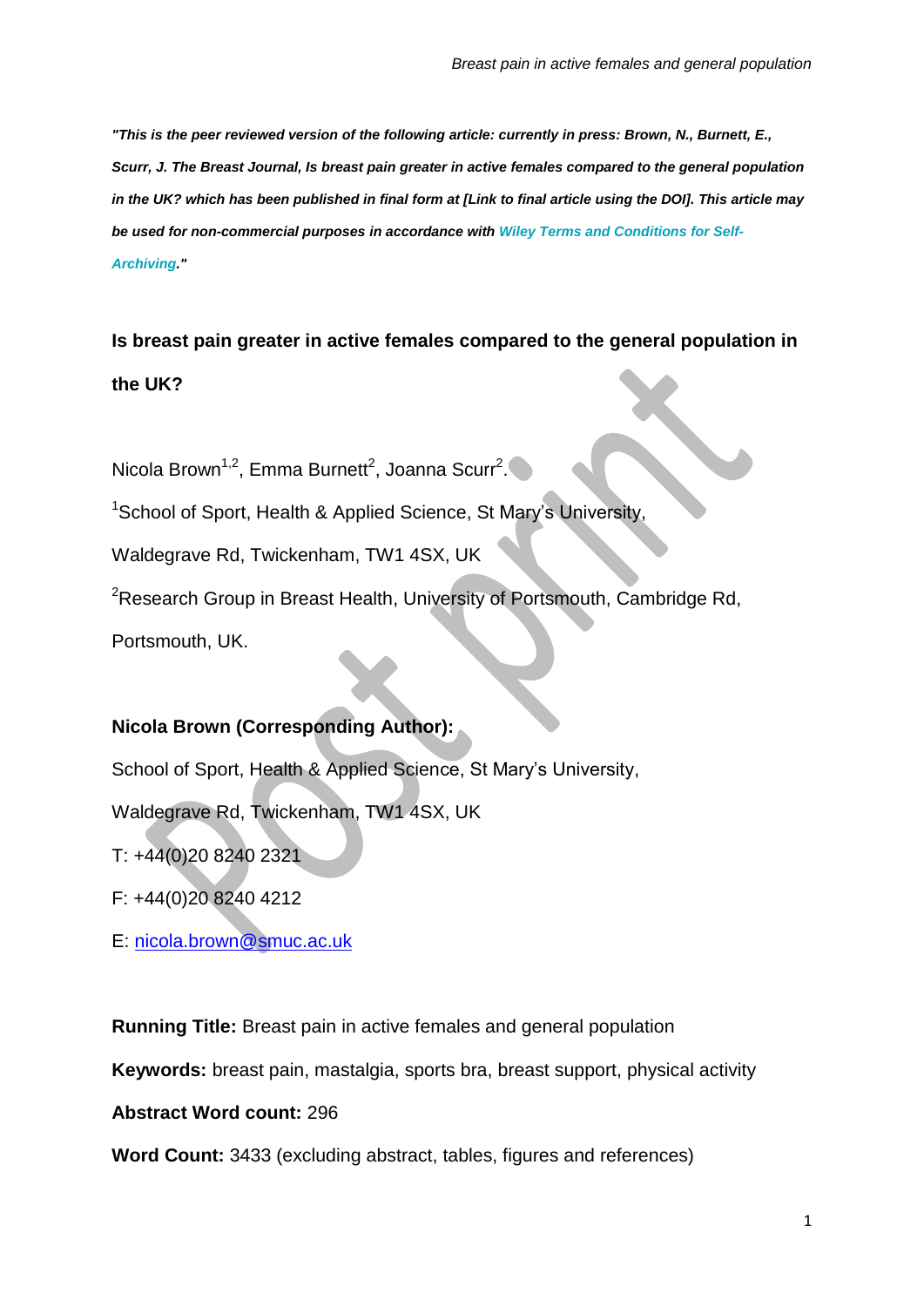## **ABSTRACT**

Cyclic and non-cyclic breast pain effect up to 60% of women, decreasing quality of life. Additionally, exercise-induced breast pain (thought to be caused by tension on breast skin and fascia during breast motion) is reported in up to 72% of exercising females. These forms of breast pain may be experienced concurrently; therefore it is hypothesised that this compound effect may cause higher breast pain prevalence and severity in active populations. This study investigated the prevalence and severity of breast pain in an active cohort, compared to a random cohort. A random sample of 234 UK females completed a self-administered survey reporting physical activity history, prevalence, severity and frequency of breast pain, breast support habits, bra satisfaction, occurrence of bra-related issues, and demographics. This sample was age-matched to a sample of active females (n = 234) from a crosssectional survey of 1285 female marathon runners who completed a similar survey. Breast pain prevalence was significantly lower in the active cohort (32.1%) compared to the random cohort (43.6%), however, the severity and frequency of breast pain was similar in both cohorts. The active cohort undertook significantly more physical activity, were lighter, had greater nulliparous rates, greater adherence to sports bra use, but less adherence to professional bra fitting. With lower breast pain rates in the active cohort the hypothesis of a compound effect of multiple forms of breast pain causing an increase in prevalence and severity is rejected. The lower prevalence may be related to increased physical activity, reduced body mass and increased sports bra use. Sports bra use is already recommended in the literature for symptomatic women, however, this is the first study to report that increased physical activity and weight loss may be an appropriate life style choice to reduce the prevalence of breast pain.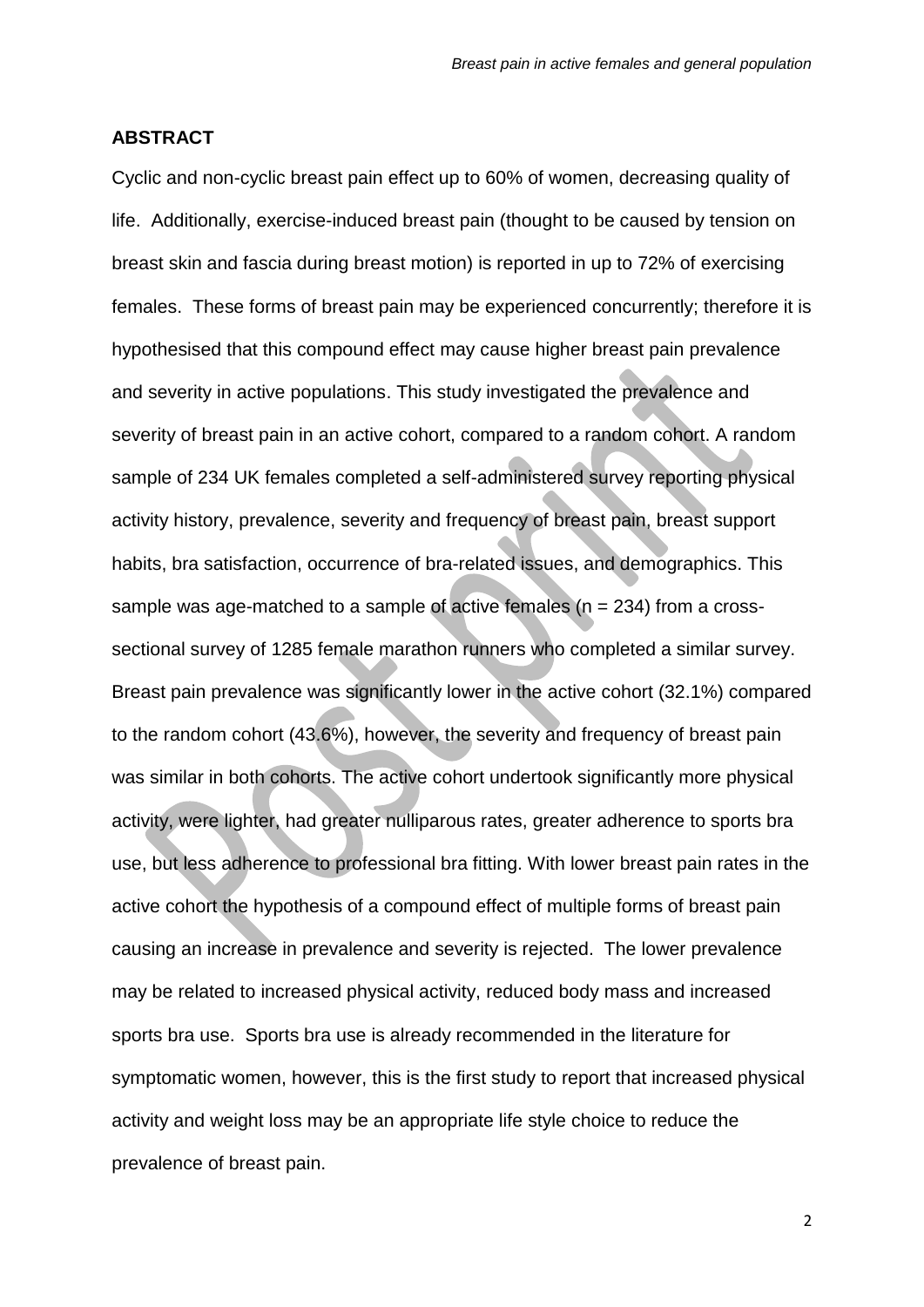#### **1. INTRODUCTION**

Traditionally two categories of breast pain (mastalgia) have been reported in the clinical literature, cyclic; where breast pain occurs for two or more days during the luteal phase of each menstrual cycle (1), and non-cyclic; which is characterised by a random pattern of pain (2). In a review of breast pain, Ader and Shriver (3) reported a prevalence of 45% to 60% for breast pain in UK cohorts. Breast pain can be severe enough to cause some women to seek medical intervention, in fact Tavaf-Motamen, Ader and Browne (4) reported breast pain as the most common reason for attendance in breast clinics or centres. Cyclic breast pain is known to account for approximately two thirds of breast pain cases in speciality clinics, with non-cyclic breast pain accounting for the remaining one third (5). More recently physical activity research has reported an additional form of breast pain referred to as movement- or exercise-induced breast pain (6,7). Exercise-induced breast pain is associated with the motion of the breast (8) and was reported in up to 72% of exercising females (9). With only weak natural support within the breast (10) exercise-induced breast pain is thought to be caused by tension on both the skin and fascia of the breast (8).

Breast biomechanics research has reported that increased levels of exercise are linked to increased breast pain (8), particularly when undertaken wearing inappropriate breast support (9) and for larger breasted women (11). Clinical breast pain and exercise-induced breast pain may occur concurrently; the compound effect of these conditions could lead to increased levels of breast pain in active populations or could be a deterrent to physical activity for some women.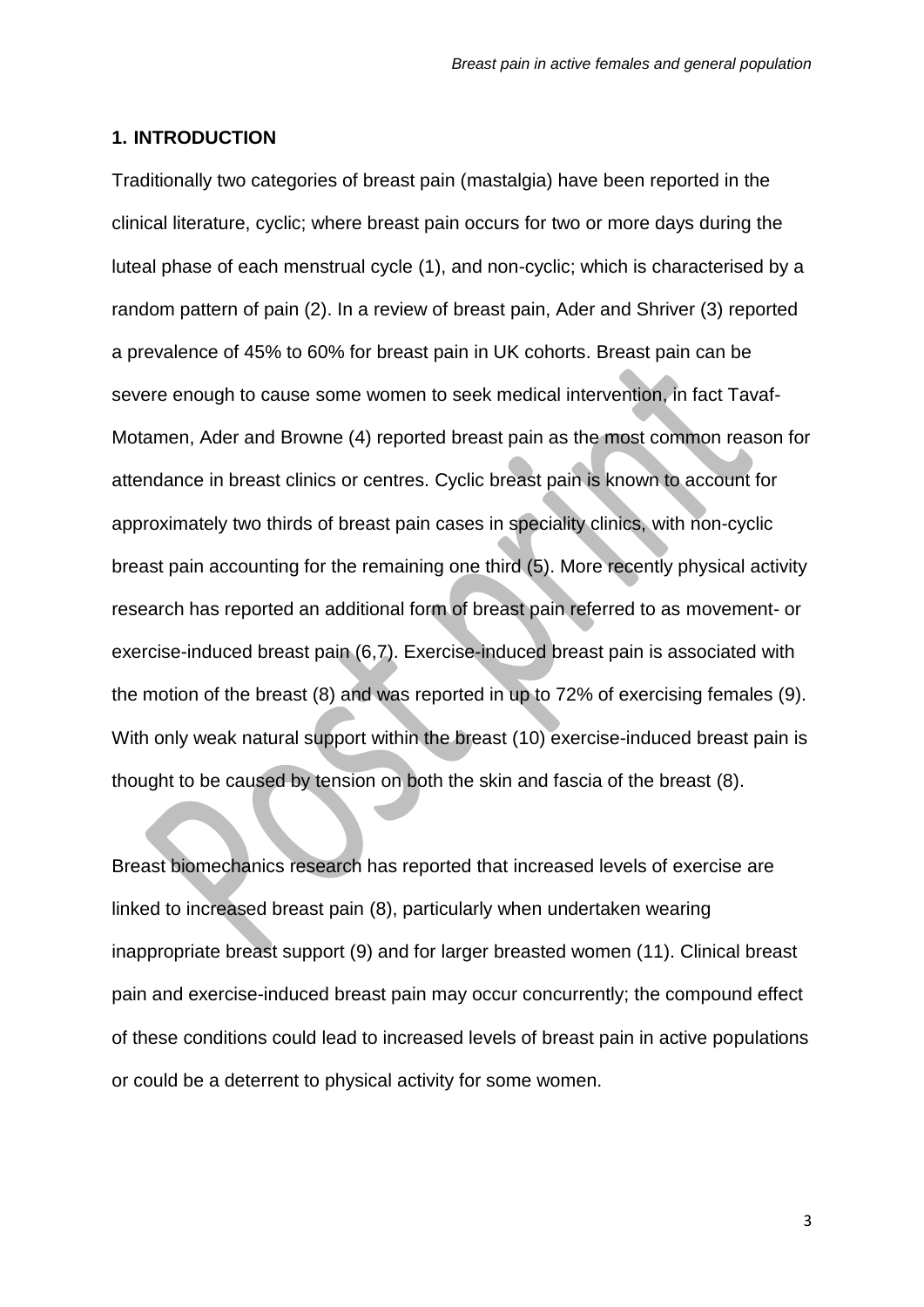Despite the theory that the compound effect of clinical and exercise-induced breast pain could lead to an increase in breast pain prevalence in active populations, it is interesting to note that the only research to investigate this area actually reported a lower prevalence of breast pain (32%) in 1285 female marathon runners (12) compared to the previously reported data for the general population (45% to 60%) (3). The lower prevalence of breast pain in female marathon runners could be due to the marathon cohort having smaller breasts than the general population, a higher engagement in sports bra use, an increased knowledge of breast support, a reduction in bra issues, or women with severe breast pain self-selecting out of this type of activity. Finally, could it be that physical activity ultimately reduces breast pain symptoms.

Positive benefits of exercise for chronic pain sufferers have been reported elsewhere in the literature, with exercise reducing the intensity of pain in patients with lower back pain (13); however, a comparison of breast pain prevalence and severity between an active population and a normal population has yet to be considered. The results of such an investigation may help us understand whether physical activity could be an appropriate intervention for women with breast pain. Breast pain can be severe enough to affect a woman's quality of life (14) and therefore interventions that offer relief from breast pain are important to investigate. Pharmacological interventions for breast pain, whilst effective, have demonstrated side effects which deter their use by practitioners (15, 16). Instead, most research today recommends non-pharmacological interventions including; Evening Primrose Oil, vitamins, changing diet/fluid intake, relaxation therapy, reducing caffeine intake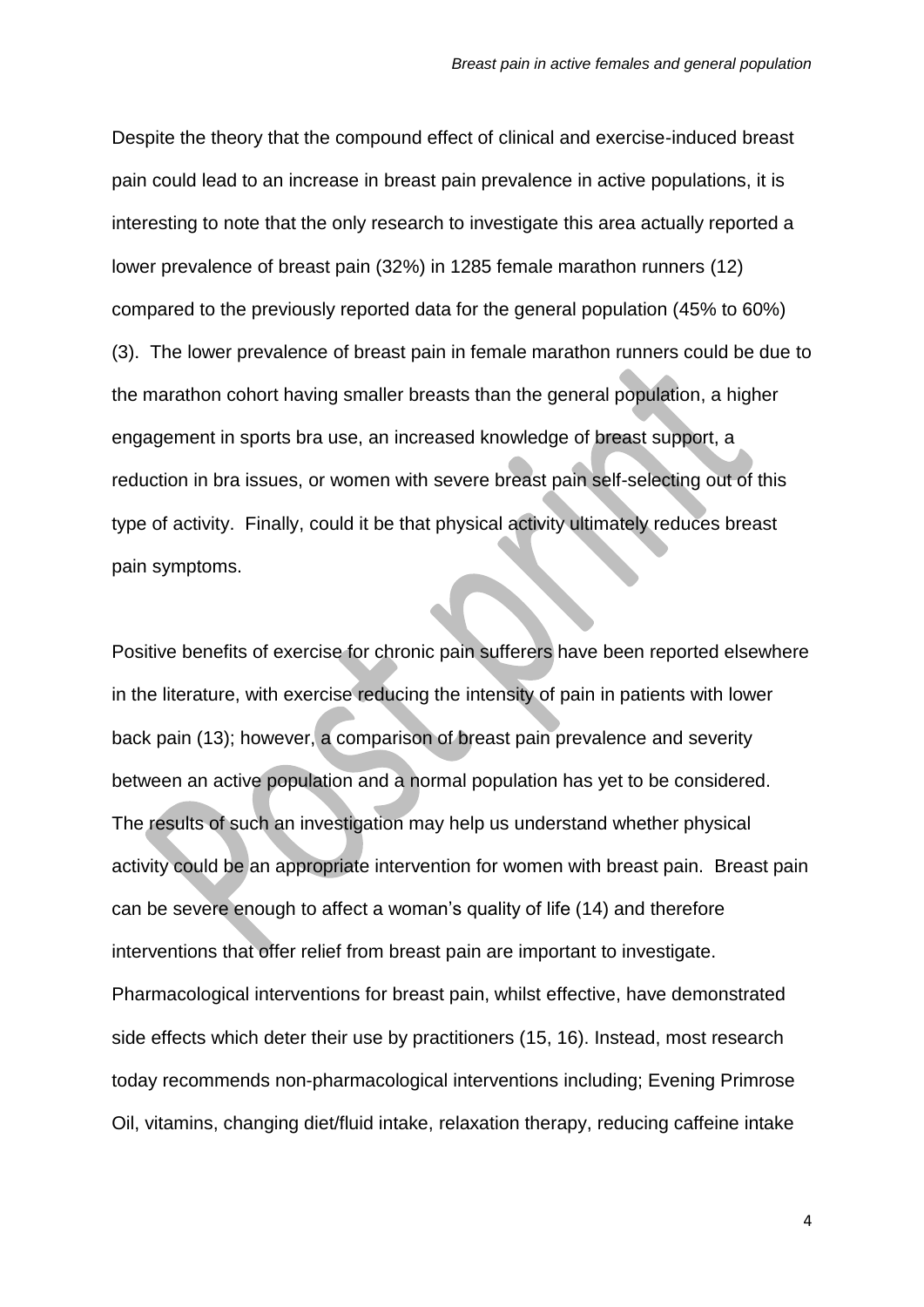and using an appropriately fitted, supportive bra (17, 18). The influence of an active life style on the prevalence and severity of breast pain has yet to be considered.

Therefore, the aim of this study is to investigate the prevalence and severity of beast pain in an active population, compared to a random sample of the female population in the UK. To understand the factors that may influence any differences in breast pain prevalence or severity, this study also aimed to compare breast and bra history between the two populations. Due to the potential compound effect of clinical and exercise-induced breast pain it was hypothesised that the active population would demonstrate a higher prevalence and severity of breast pain compared to a random sample of the female population in the UK.

#### **2. METHOD**

#### **2.1 Study population and study design**

This was a survey based study administered on two cohorts of women. Surveys were approved by relevant institutional ethics committees, all participants gave informed consent and all data were anonymous. The surveys administered to both cohorts included the same questions. The first cohort aimed to capture a random sample of females. This was completed via a self-administered survey mailed to a convenience sample of 274 females, with the majority being administered in the Portsmouth and Southampton local areas, of which 250 surveys were returned, completed or partially completed (response rate of 91%). Surveys with missing responses were deleted list wise ( $n = 16$ ) resulting in a final sample size of 234. The second cohort aimed to capture an active cohort of females. This was completed using a cross-sectional survey of 1397 female marathon runners conducted during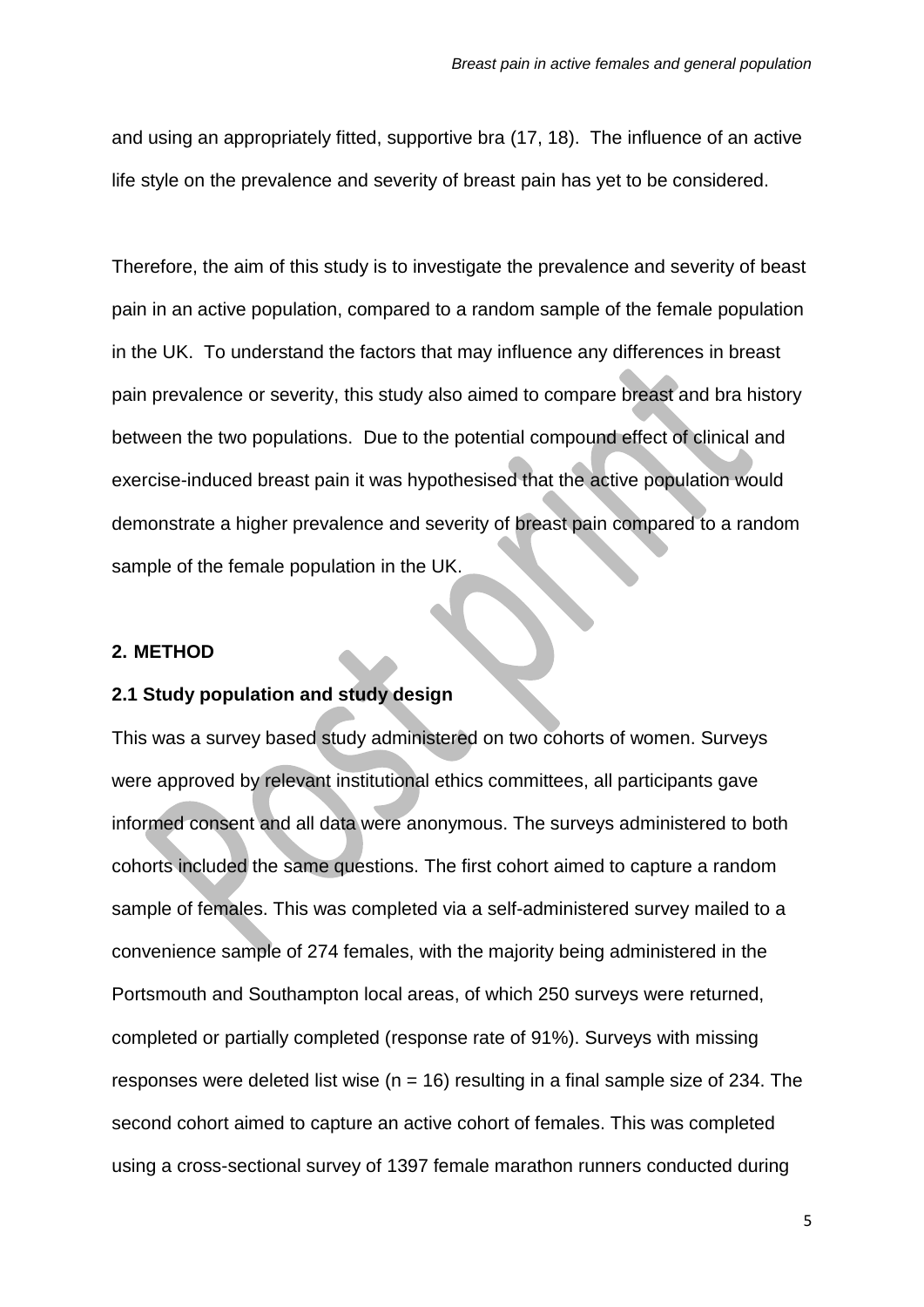the registration period of the 2012 London Marathon, of which there were 1285 fully completed surveys. Both cohorts were stratified by age and frequency matching was used to select cases from the active cohort with an identical age distribution to the random cohort. We were able to select 77 age matched active cases in the age bracket 18 to 24 years, 48 cases in the age bracket 25 to 29 years, with the remaining age brackets (30 to 34, 35 to 39, 40 to 44, 45 to 49, 50 to 54 years), each containing between 14 and 20 cases. In the final age category, 60 to 64 years we were able to select 7 cases. For further details on the marathon study design and data handling procedures, the reader is referred to Brown, White, Brasher and Scurr  $(12)$ .

#### **2.2 Survey measures**

## *2.2.1 Demographic characteristics and breast health history*

Age (years) was categorised into nine age brackets (previously described). Five body mass groups were categorised as  $< 54$  kg, 55 to 64 kg, 65 to 74 kg, 75 to 84 kg, and > 85 kg. There were seven breast health related questions that were dichotomised into yes or no categories these were; whether participants had given birth, breastfed, had any surgical procedures to the breast, had breast cancer or used oral contraceptives. Menopausal status was categorised as pre-, mid- or postmenopausal. Underband and breast cup size were self-reported.

#### *2.2.2 Breast pain*

The prevalence and severity of breast pain was assessed using an adaptation of the McGill Pain Questionnaire (19). Participants were asked if they experienced breast pain (yes or no), how long they had experienced breast pain for (years, months) and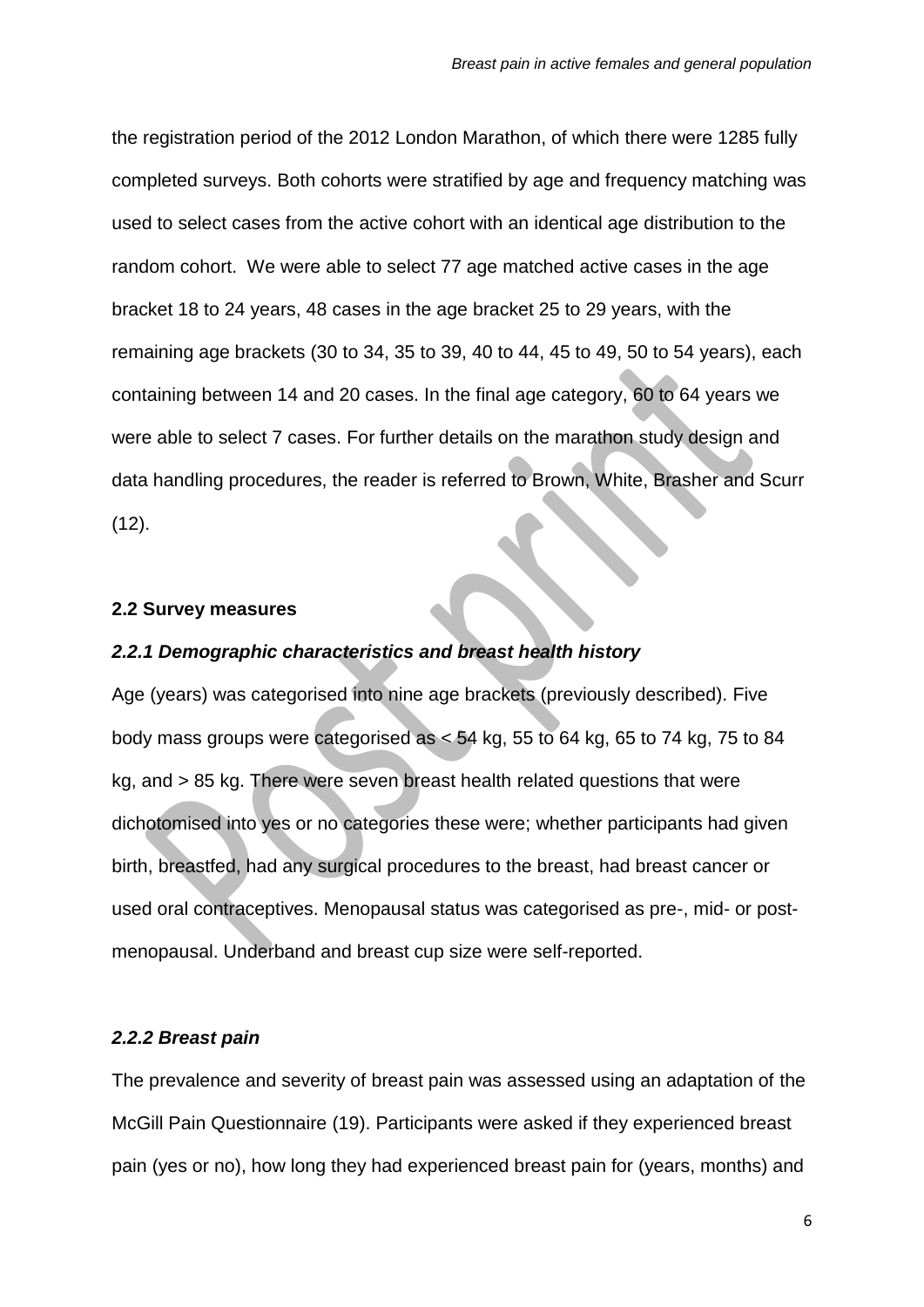whether they perceived their breast pain to be related to their menstrual cycle (yes, no, or sometimes). The severity of pain was assessed on a visual analogue scale (where 0 corresponded to 'no pain' and 10 'worst possible pain'). Five-point Likert scales were used to identify the intensity of breast pain (ranging from mild to excruciating), the frequency of breast pain (ranging from hourly to every two to three months), and how often breast pain was experienced in moderate and vigorous physical activity (ranging from 'never' to 'always').

# *2.2.3 Breast support habits and bra fit issues*

Participants were asked to rate their frequency of sports bra use and frequency of bra-related issues experienced during physical activity using a five-point Likert scale with responses ranging from 'never' to 'always'. Likewise, to assess perceived knowledge of breast health issues such as bra fit, appropriate breast support and breast pain, participants were provided with a five-point Likert scale (extremely poor, below average, average, above average, excellent). To assess when participants had last had a professional bra fit, a six-point Likert scale was used (within last month, within last 3 months, within last 6 months, within last year, over a year ago, never fitted).

## *2.2.4 Physical activity participation*

Physical activity participation was assessed using questions from the Global Physical Activity Questionnaire Analysis Guide (20). These included how many days in a typical week participants participated in moderate- and vigorous-intensity activities for more than 10 minutes continuously and how much time on a typical day they spent doing these activities. Moderate intensity activities were categorised as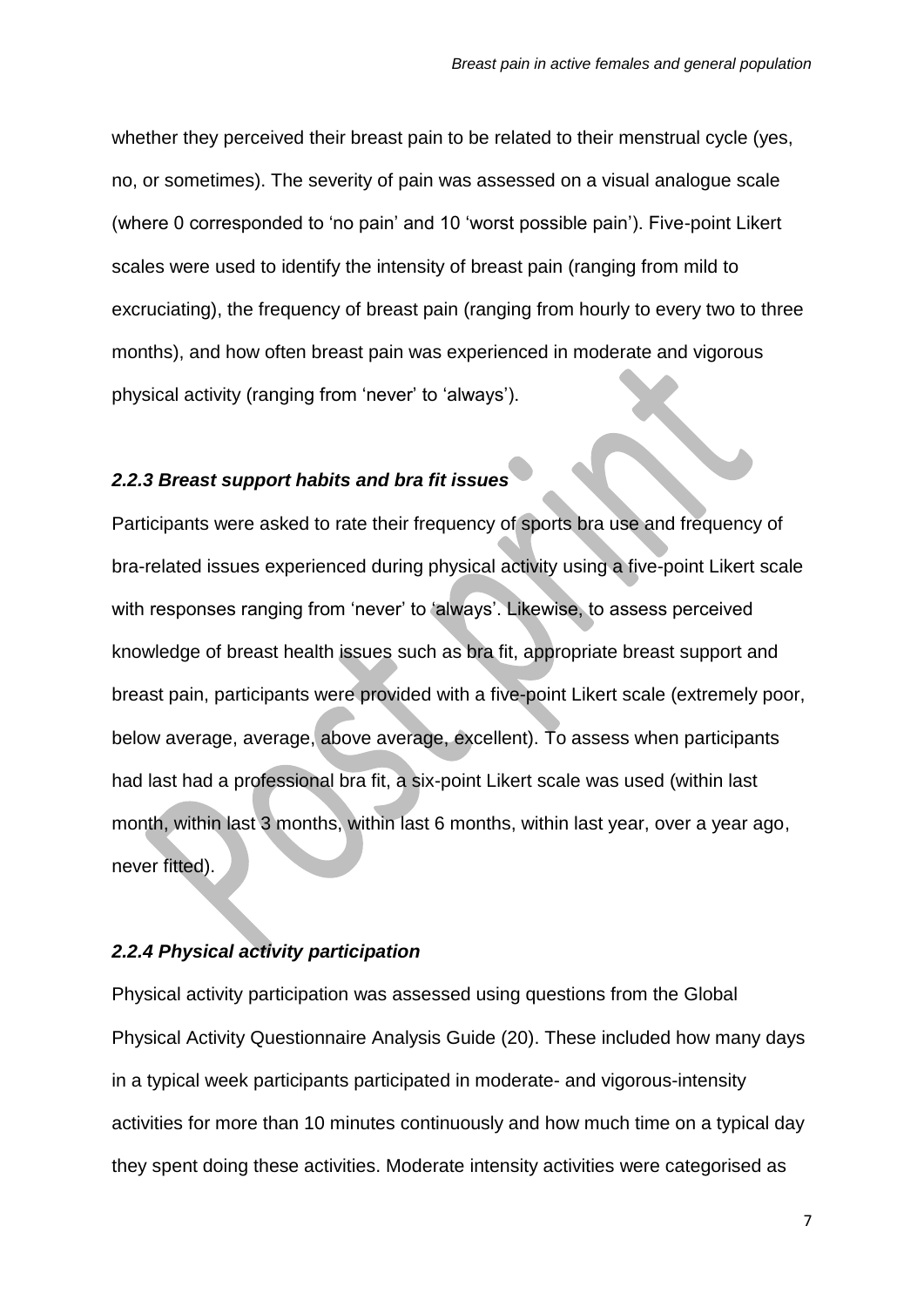those requiring moderate physical effort and causing small increases in breathing or heart rate and vigorous intensity activities were categorised as those requiring hard physical effort and large increases in breathing or heart rate (20).

### **2.3 Data handling and statistical analysis**

Participants' demographics and physical activity history were summarised using descriptive measures. Continuous variables were expressed as mean (± standard deviation) and categorical variables were expressed as a percentage. Inferential analyses were performed using Predictive Analytic Software at the 0.05 level of significance. Differences in continuous and ordinal variables between the two cohorts were assessed using independent t-tests and Mann Whitney U tests, respectively. Chi-square analysis was used to assess categorical variables. To meet Chi-square assumptions (21), breast size was grouped into small  $(\leq C \text{ cup size})$ ; random,  $n = 128$ ; active,  $n = 142$ ) and large ( $\geq D$  cup size; random,  $n = 106$ , active, n = 92) (11, 22). Additionally, the frequency of breast pain groups of 'hourly' and 'daily' were condensed to one group to create four frequency groups, and the severity of breast pain groups of 'horrible' and 'excruciating' were condensed to one group to create four severity groups.

#### **3. RESULTS**

The descriptive characteristics of the two study cohorts are outlined in Table 1. Females in the active cohort reported participating in significantly more moderate and vigorous activity sessions per week than the random cohort (moderate:  $t =$ 5.753,  $p < 0.001$ ; vigorous:  $t = 8.214$ ,  $p < 0.001$ ) and exercising for significantly longer durations (moderate:  $t = 2.596$ ,  $p = 0.010$ ; vigorous:  $t = 4.006$ ,  $p < 0.001$ ). The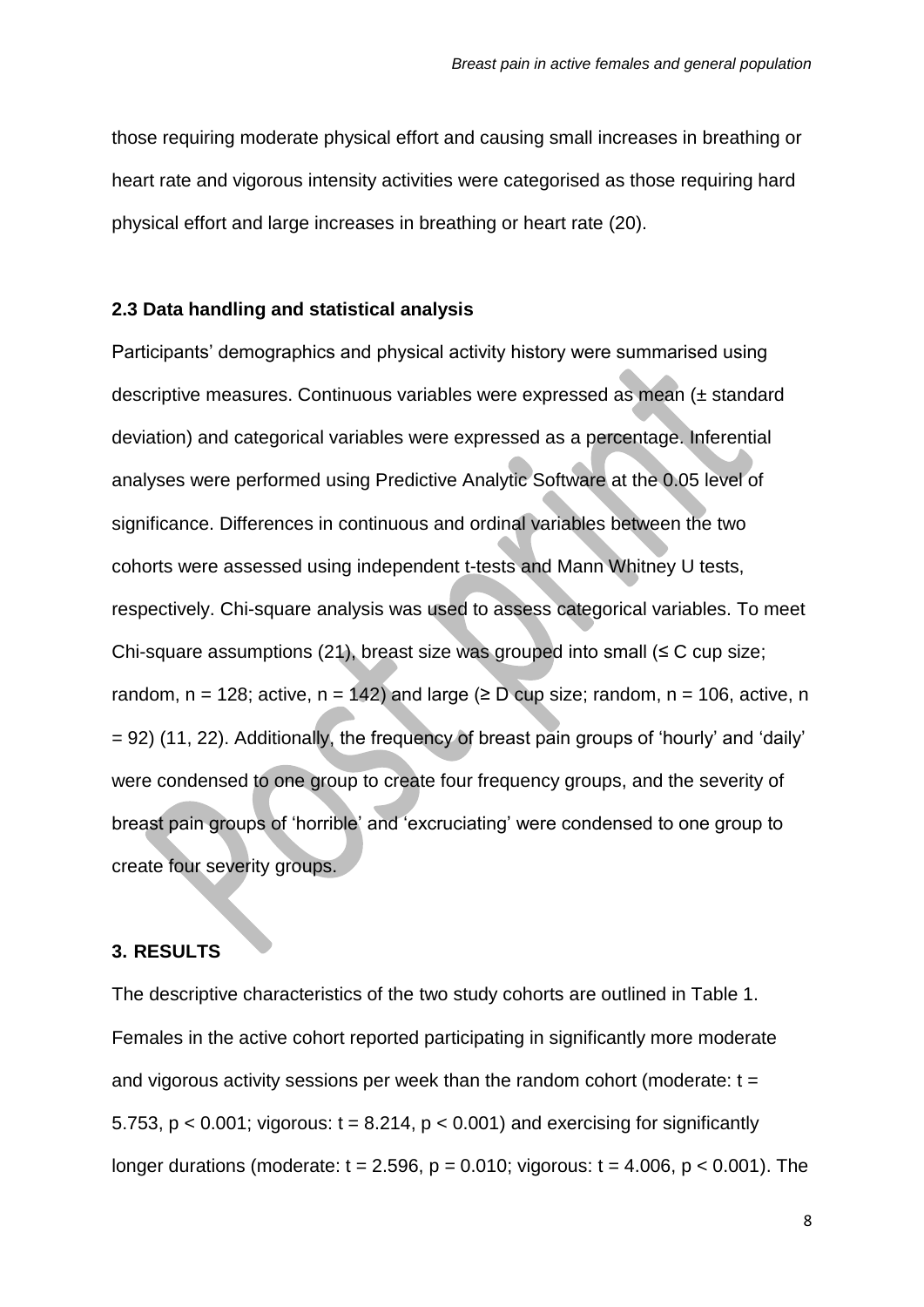random cohort were significantly heavier than the active cohort ( $\chi^2$  = 33.815, p < 0.001) and a significantly higher proportion of the random cohort had given birth (38.5%) compared to the active cohort (29.5%) ( $\chi^2$  = 4.201, p = 0.040). However, of those that had given birth, a significantly higher proportion of the active cohort had breast fed (94.1%) compared to the random cohort (79.8%) ( $\chi^2$  = 6.581, p = 0.010). In both cohorts a very small percentage of women had previously had breast cancer or a surgical procedure to the breast and approximately half of women in each cohort reported taking a contraceptive pill, with no significant differences in these variables between groups.

### \*Insert Table 1 here\*

Breast cup size ranged from A cup to G cup (mode cup size C) in the random cohort and AA cup to H cup (mode cup size B) in the active cohort. In both cohorts participants breast cup size was positively skewed (Fig. 1). There was no significant difference in the number of women with small or large breasts between the two cohorts ( $\chi^2$  = 1.716, p = 0.190).

\*Insert Figure 1 here\*

#### **3.1 Prevalence, severity and frequency of breast pain**

The prevalence of breast pain was significantly higher in females from the random cohort compared to females from the active cohort (43.6 % and 32.1%, respectively;  $\chi^2$  = 6.624, p = 0.010) (Fig. 2). In both cohorts the prevalence of breast pain was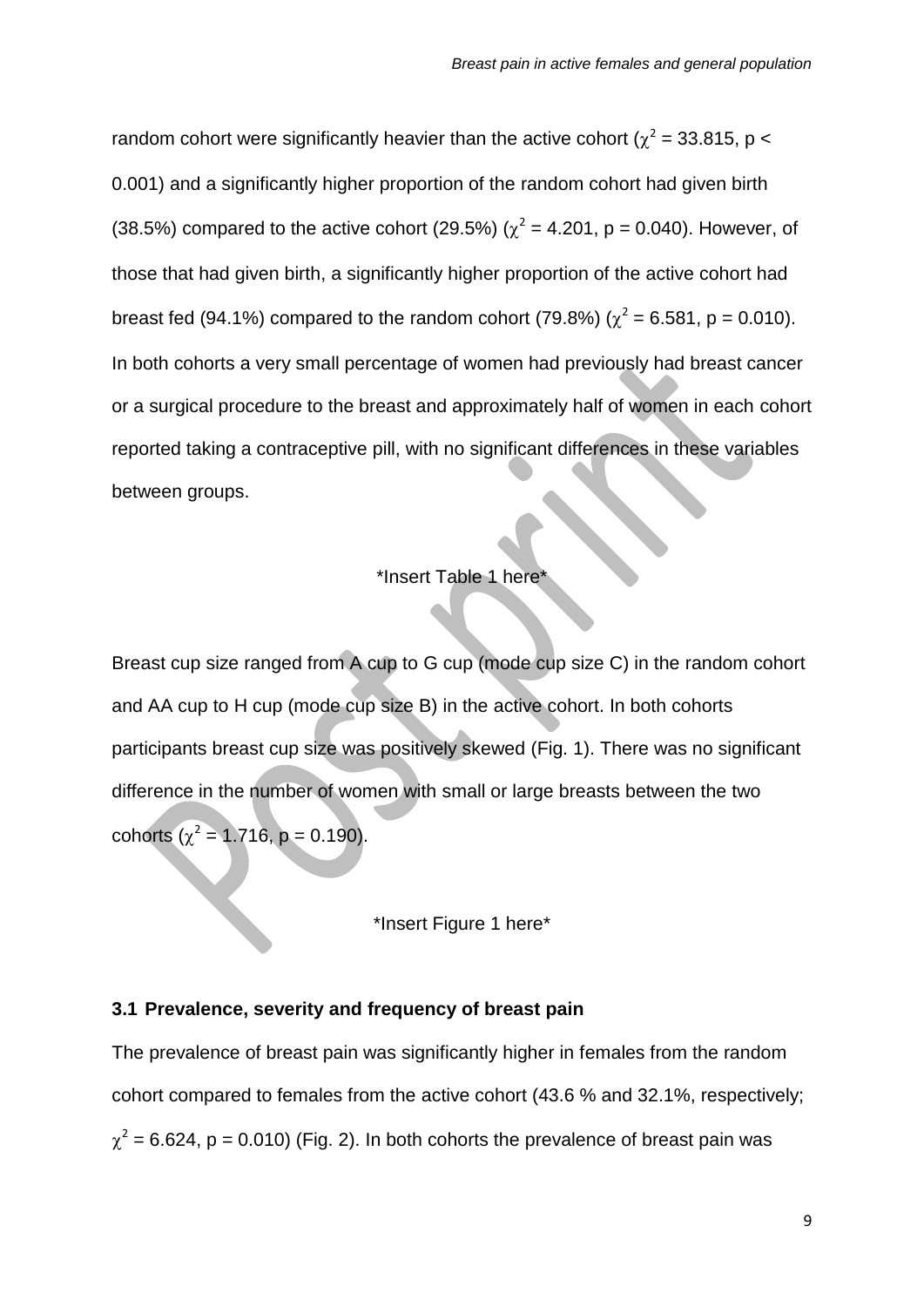13.0% higher in larger-breasted females compared to smaller-breasted females (random:  $\chi^2$  = 4.262, p = 0.039; active:  $\chi^2$  = 4.642, p = 0.031). Furthermore, the prevalence of breast pain was significantly higher in nulliparous women in both cohorts (random:  $\chi^2 = 9.262$ , p = 0.002; active:  $\chi^2 = 4.778$ , p = 0.029). Over half (51.4%) of nulliparous women in the random cohort experienced breast pain compared to 31.1% of women who had given birth. In the active cohort 36.4% of nulliparous women experienced breast pain compared to 21.7% of women who had given birth (Fig. 2).

# \*Insert Figure 2 here\*

The mean severity of breast pain reported in the random cohort (3.7 out of 10  $\pm$  1.9) and in the active cohort (3.9 out of 10  $\pm$  2.1) did not differ significantly between the two cohorts  $(Z = -0.417, p = 0.676)$ . The majority of participants in the random and active cohort reported experiencing breast pain monthly (53.0% and 40.0%, respectively) and described the severity of breast pain as discomforting (57.6% and 54.8%, respectively) (Table 2) with no significant differences between cohorts for the frequency ( $\chi^2$  = 2.984, p = 0.394), or severity ( $\chi^2$  = 6.529, p = 0.089) of breast pain.

\*Insert Table 2 here\*

## **3.2 Breast support habits and bra fit issues**

Sports bra use during physical activity was significantly higher in the active cohort compared to the random cohort ( $\chi^2$  = 107.840, p < 0.001) with 77.8% of the active cohort reporting that they always wore a sports bra during physical activity compared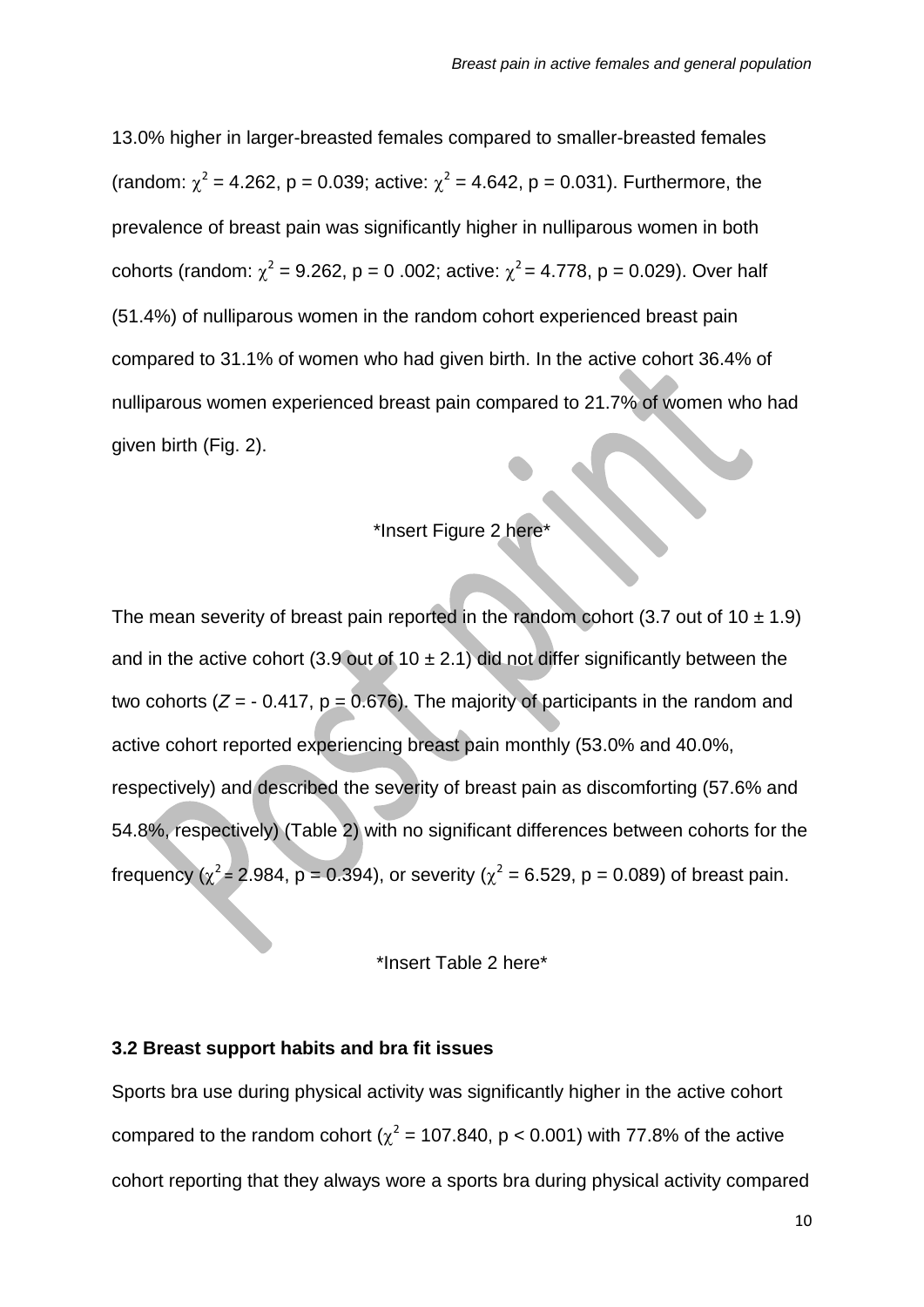to just 32.1% in the random cohort. Only 5.1% of the active cohort reported never wearing a sports bra compared to 31.2% in the random cohort. Across both cohorts, the most common bra issue experienced was shoulder straps digging in, with 28.6% of all participants sometimes experiencing this bra issue and a further 8.5% often experiencing this bra issue (Table 3). Rubbing and chaffing, and underwire digging into the skin were bra issues experienced significantly more by the active cohort compared to the random cohort ( $\chi^2$  = 17.826, p < 0.001 and  $\chi^2$  = 15.903, p = 0.001, respectively) (Table 3). In contrast, upper body pain (as a result of bra use) was experienced significantly more by the random cohort ( $\chi^2$  = 36.637, p < 0.001).

# \*Insert Table 3 here\*

The uptake of professional bra fitting services was significantly higher in the random cohort compared to the active cohort ( $\chi^2$  = 80.859, p < 0.001) (Fig. 3). One fifth (20%) of the random cohort reported using professional bra fitting services within the last month compared to just 4% in the active cohort. Additionally, 20% of the active cohort had never had a professional bra fit. Breast size was significantly related to the uptake of professional fitting services in both the random cohort ( $\chi^2$  = 8.293, p < 0.081) and the active cohort ( $\chi^2$  = 31.429, p < 0.001). For both cohorts, the time that had elapsed since the last professional fitting decreased as cup size increased, and a higher proportion of participants with smaller breasts reported never being fitted compared to participants with larger breasts.

\*Insert Figure 3 here\*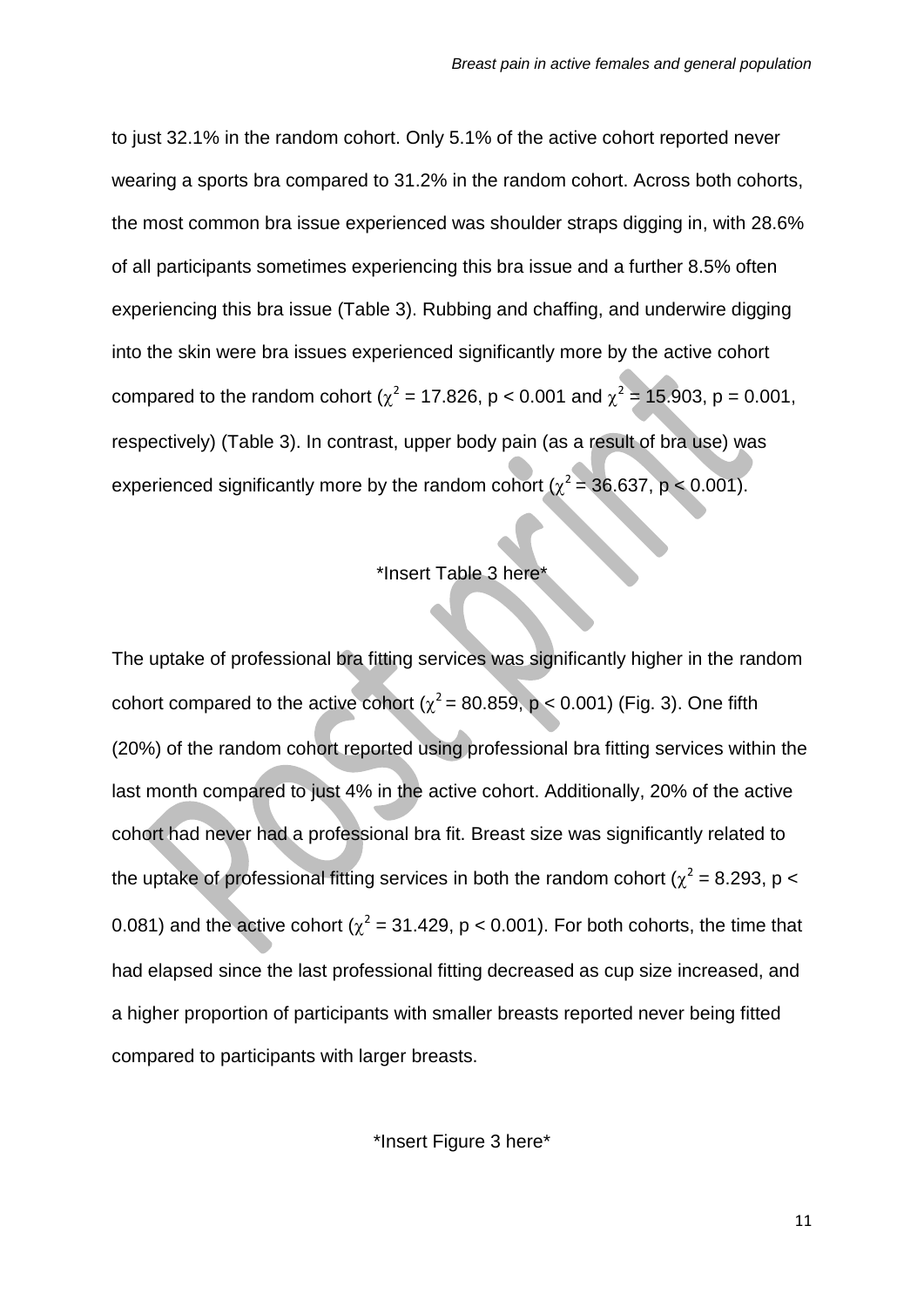The random and active cohorts reported similar levels of breast health knowledge, with the majority of participants rating their knowledge as average (52% and 60%, respectively;  $\chi^2$  = 5.281, p > 0.260). Breast health knowledge was not related to breast size in either cohort (random: ( $\chi^2$  = 9.160, p = 0.057; active: ( $\chi^2$  = 1.493, p = 0.828).

#### **4. DISCUSSION**

The aim of this study was to investigate the prevalence and severity of beast pain in an active population, compared to a random sample of UK females. By design, physical activity levels were significantly higher in the active cohort compared to the random cohort. However, the results indicate that women from both cohorts are participating in enough physical activity to meet recommended guidelines of at least 150 minute per week (23). The severity and frequency of breast pain did not differ between the two cohorts, however the prevalence of breast pain was significantly lower in the active cohort (32.1%) compared to the random cohort (43.6%). Despite the theory that the active cohort may experience a compound effect of clinical and exercise-induced breast pain, leading to higher breast pain prevalence and severity, the results of this study reject this hypothesis. The volume of breast pain sufferers in both populations is supported by previous research, with Brown et al. (12) reporting 32% of the full cohort of marathon runners (n=1285) reporting breast pain and Ader and Shiver (3) reporting between 45% and 60% in a more general population.

To understand factors that may influence the lower prevalence of breast pain in the active compared to the random cohort, participants breast and bra history were considered. Active participants reported no difference in breast surgery rates,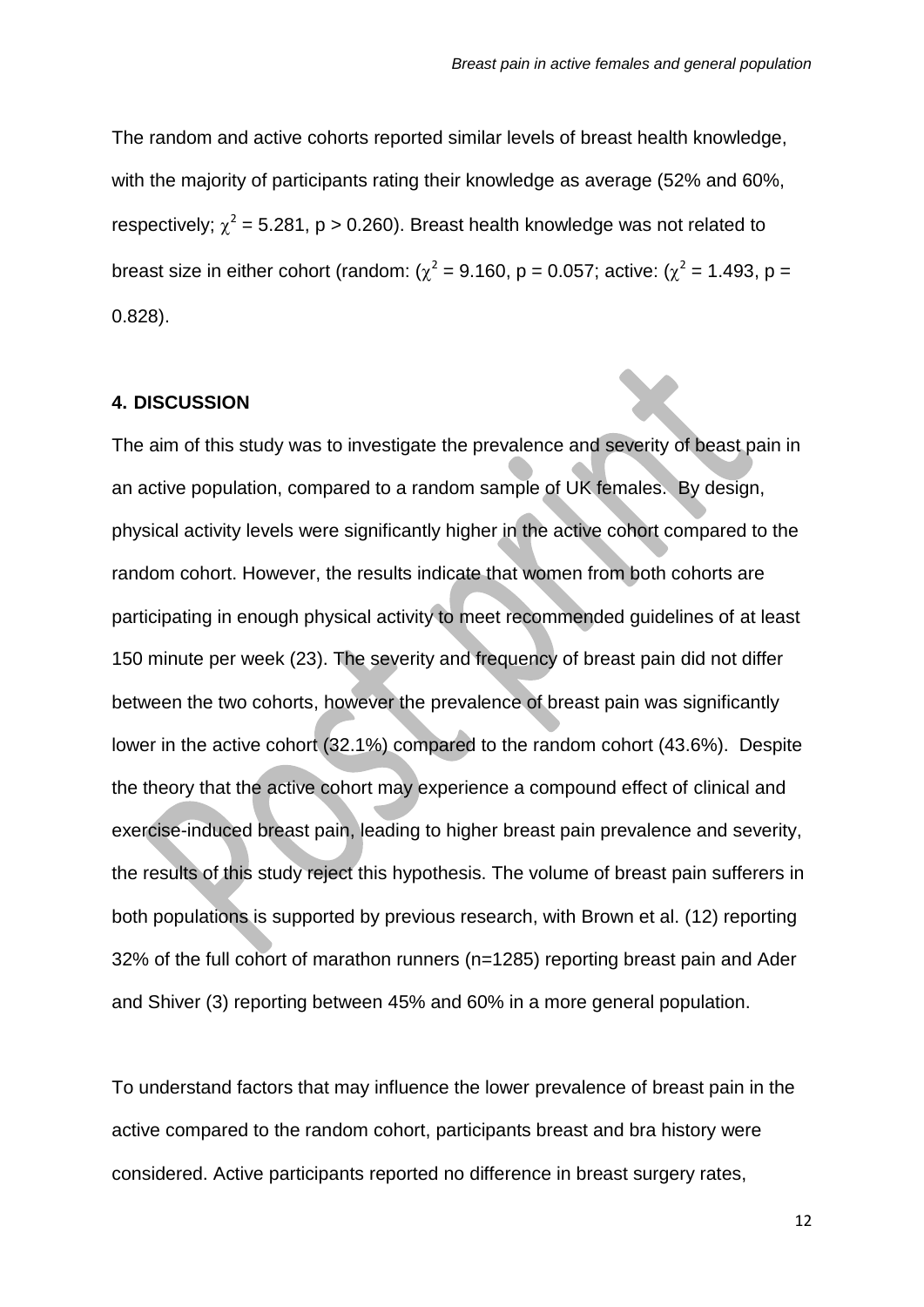contraceptive medication or breast cup size when compared to the random cohort. However, those in the active cohort undertook significantly more physical activity, were lighter, had a greater nulliparous rate, a greater adherence to sports bra use, but less adherence to professional bra fitting.

Considering each of these factors; increases in physical activity have previously been reported to reduce chronic pain symptoms suggesting that increased levels of physical activity may be an effective life style choice to reduce the occurrence of breast pain. As this is not an intervention study, this result should be verified with a randomised control trial that prescribes physical activity for symptomatic women. As expected, the active cohort had a reduced body mass compared to the random population. Previous research has shown reduced breast pain symptoms in those with a lower body mass index (12), however this is the first study that reports a potential positive effect of reduced body mass on breast pain prevalence. Whilst reductions in body mass may accompany an increase in physical activity, further research is warranted to understand whether body mass is a causal factor for breast pain. Despite the active cohort reporting increased nulliparous rates compared to the random cohort, previous research has reported that hormone events such as pregnancy may actually reduce breast pain (2, 18). Furthermore, Davies, Gateley, Miers and Mansel (5) found that following child birth 8% and 10% of participants were relieved from cyclic and non-cyclic breast pain, respectively. Additionally, combining the cohorts in this study showed that the prevalence of breast pain was significantly lower in women who had given birth compared to nulliparous women. This suggests that the greater occurrence of nulliparous women in the active cohort is not associated with the lower breast pain prevalence rates.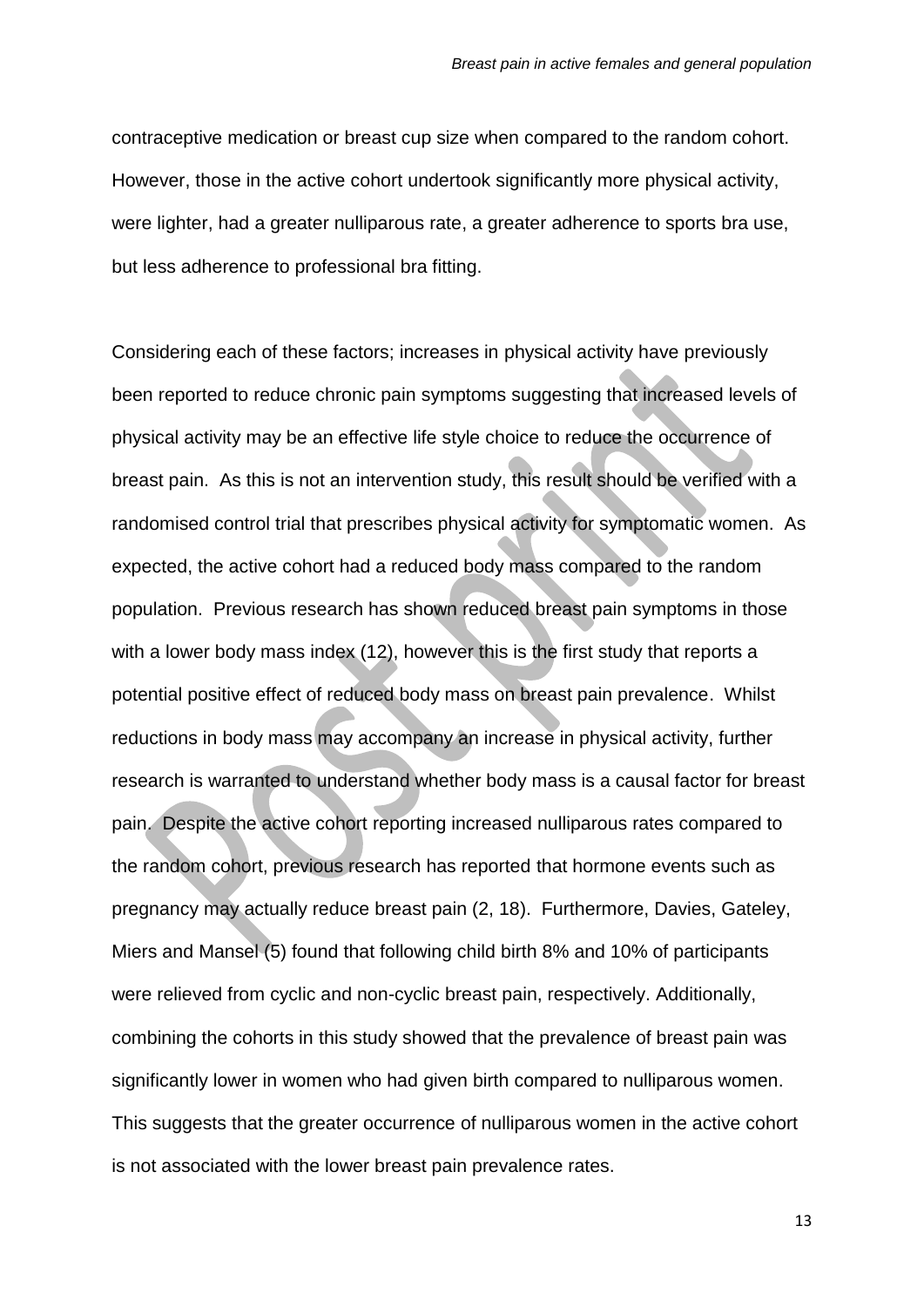Finally, increases in the level of breast support are known to reduce both exerciseinduced breast pain (7, 8) and clinical breast pain (25), therefore the increased adherence to sports bra use in the active cohort may contribute to the reduced prevalence of breast pain. This finding also supports previous clinical recommendations for the use of supportive bras as a treatment for breast pain. This finding is despite the reduced adherence to professional bra fitting.

Additional findings from both cohorts in this study show that breast pain was associated with bra cup size, with larger breasted women  $(\geq D$  cup) in both cohorts reporting a higher prevalence of breast pain than their smaller breasted counterparts. This is concurrent with the findings of Brown et al. (12) who found larger breasted women had a higher prevalence of breast pain and reinforces the idea that breast pain may be associated with bra size. As expected the two cohorts experienced differences in bra issues during physical activity. Rubbing and chafing, and bra underwire digging in were experienced more in the active cohort. The higher prevalence of these bra issues in the active cohort may be related to their lack of engagement in professional bra fitting or to the duration of marathon running and the subsequent demands that this places on the bra. Poorly fitting bras have been associated with negative health issues including breast pain, back pain and poor posture (25) and therefore it is imperative that bra fitting services are promoted.

## **5. CONCLUSION**

In conclusion, despite the potential for a compound effect of clinical breast pain and exercise-induced breast pain, an active female population demonstrated a lower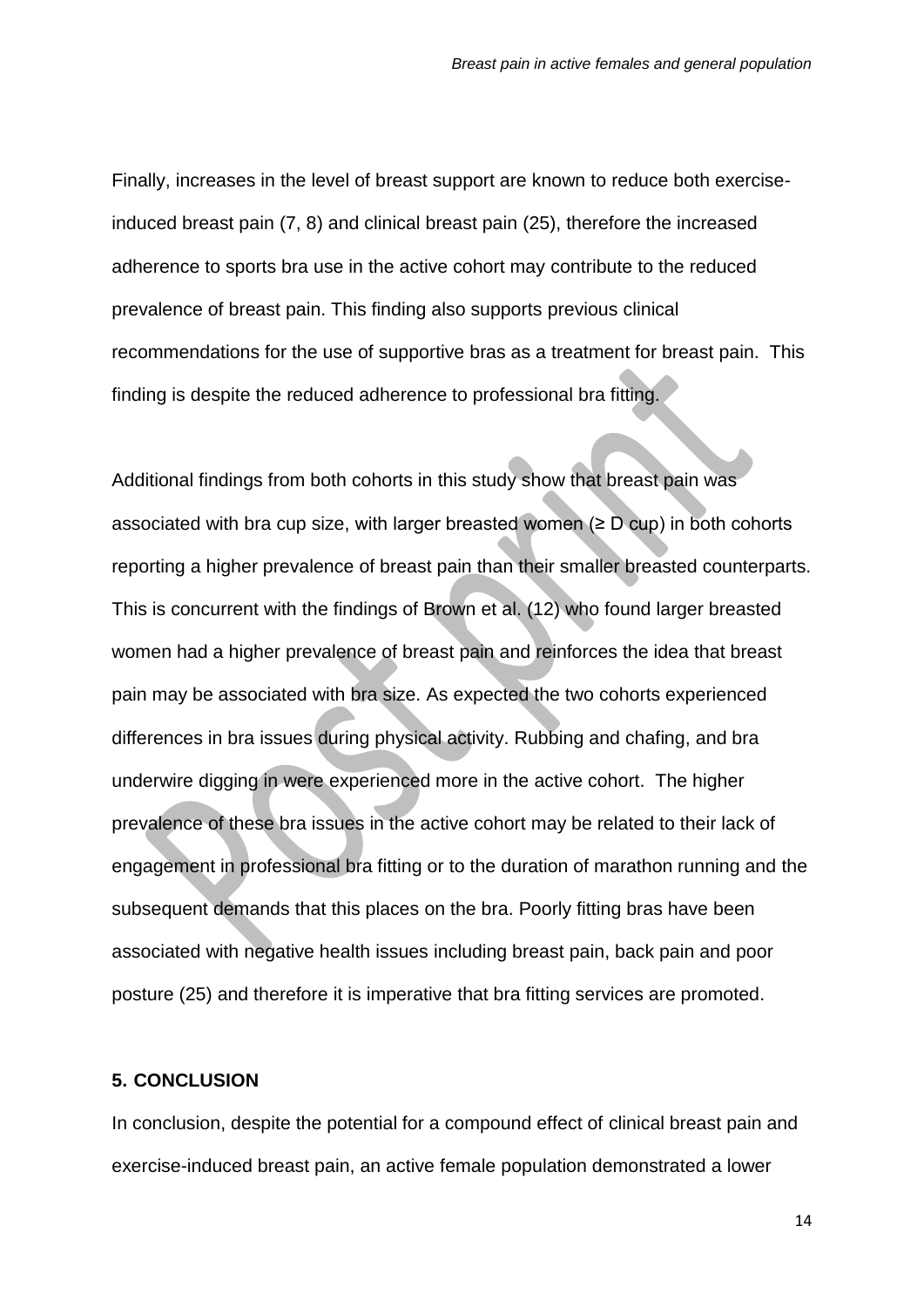prevalence of breast pain compared to a random sample from the general female population in the UK. As well as increased levels of physical activity, this sample were lighter, had greater nulliparous rates and engaged more in sports bra use, but less in professional bra fitting services. Further investigation of breast and bra history to understand the reduce breast pain prevalence in the active cohort ruled out nulliparity as a factor associated with lower prevalence's of breast pain as when considered over the whole population in this study those who had given birth demonstrated a lower prevalence of breast pain. Of the remaining factors, sports bra use as a treatment for breast pain sufferers has been previously identified and is therefore supported by these findings. However, this is the first study to identify a link in physical activity participation and body mass to reduced breast pain prevalence. This result suggests that physical activity and weight loss may be an effective life style choice for women to reduce the prevalence of breast pain. Before these recommendations are made to symptomatic women, an intervention study investigating the influence of physical activity and weight loss on the prevalence of breast pain is warranted based on the findings of this study.

**SEP**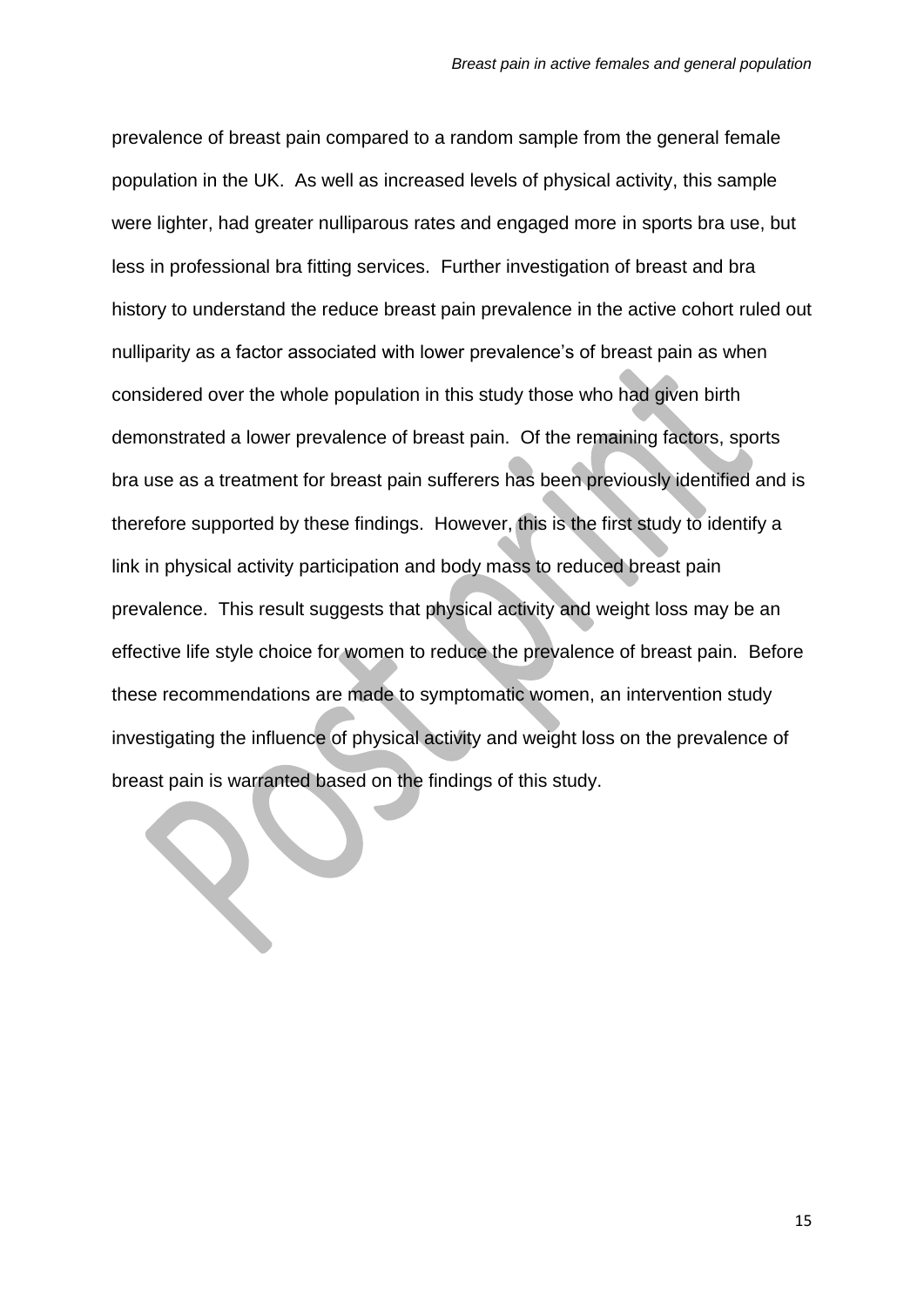## **REFERENCES**

- 1. Ader DN, Shriver CD. Cyclical mastalgia; prevalence and impact in an outpatient breast clinic sample. *J Am Coll Surg* 1997; 185:466-470.
- 2. Mansel RE. ABC of Breast Diseases: Breast Pain. *BMJ* 1994; 309:866-868.
- 3. Ader DN, Shriver CD. Update on Clinical and Research Issues in Cyclical Mastalgia. *Breast J* 1998; 4:25-32.
- 4. Tavaf-Motamen H, Ader DN, Browne MW, Shriver CD. Clinical evaluation of mastalgia. *Arch Surg-Chicago* 1998; 133:211-214.
- 5. Davies EL, Gateley CA, Miers M. Mansel RE. A long term course of mastalgia. *JRSM open* 1998; 91:462-464.
- 6. Haake S, Milligan A, Scurr, J. Can measures of strain and acceleration be used to predict breast discomfort during running? *Proc Inst Mech Eng P J Sports Eng Technol* 2012; 227:209-216.
- 7. Scurr J, White J, Hedger W. The effect of breast support on the kinematics of the breast during the running gait cycle. *J Sports Sci* 2010; 28:1103-1109.
- 8. Mason BR, Page K, Fallon K. An analysis of movement and discomfort of the females breast during exercise and the effects of breasts support in three cases. *J Sci Med Sport* 1999; 2:134-144.
- 9. Gehlsen G, Albohm M. Evaluation of sports bras. *Phys Sports Med* 1980; 8:89-96.
- 10.Gefen A, Dilmoney B. Mechanics of the normal woman's breast. *Technol Health Care* 2007;15:259–71.
- 11.Lorentzen D, Lawson L. Selected sports bras: A biomechanical analysis of breast motion while jogging. *Physician Sports Med,* 1987; 15:128–139.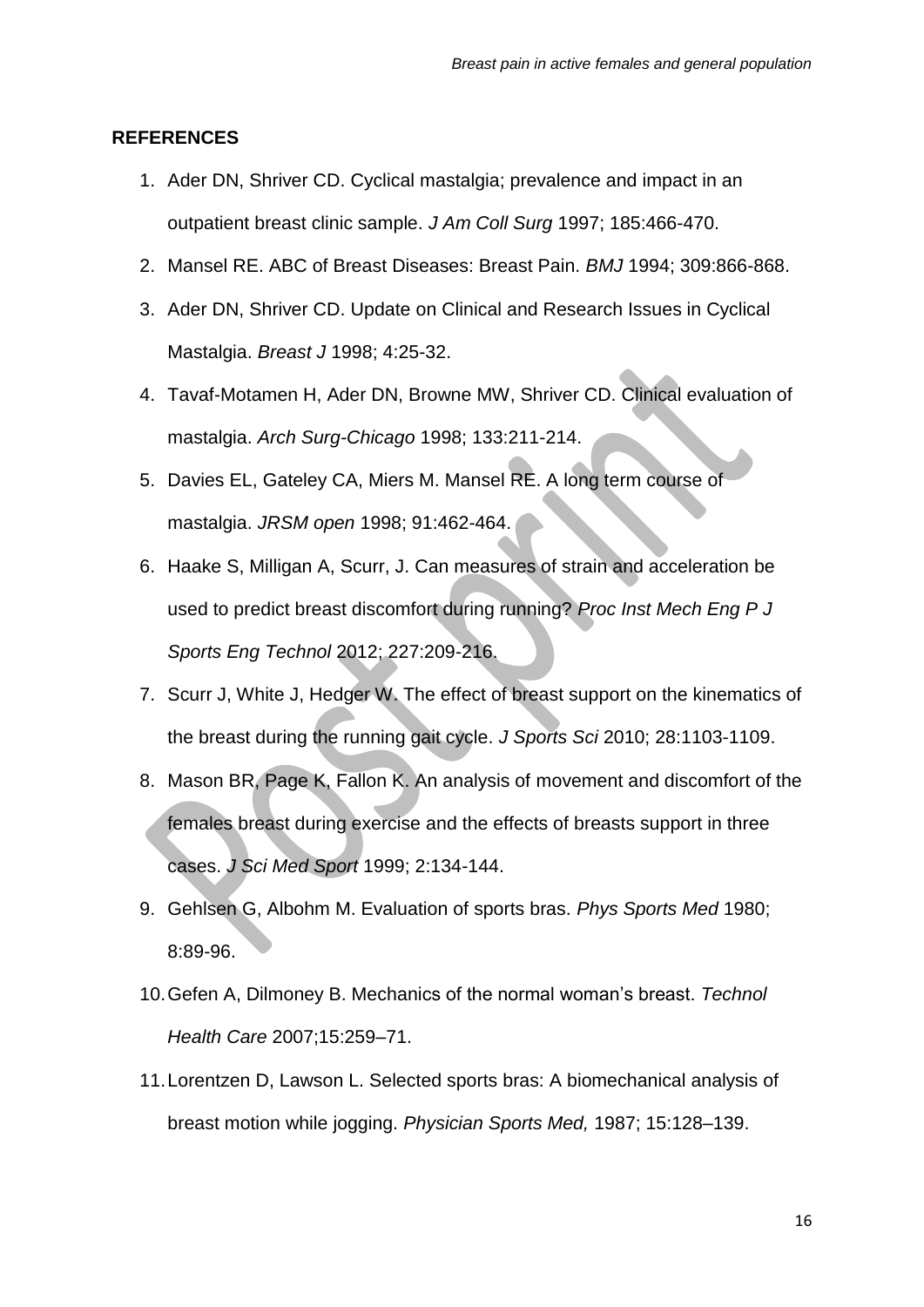- 12.Brown N, White J, Brasher A, Scurr J. The experience of breast pain (mastalgia) in female runners of the 2012 London Marathon and its effect on exercise behaviour. *Br J Sports Med* 2014; 48:320-325.
- 13.Frost H, Klaber Moffett JA, Moser JS, Fairbank JCT. Randomised controlled trial for evaluation of fitness programme for patients with chronic low back pain. *BMJ* 1995; 310:151-154.
- 14.Ader DN, Browne MW. Prevalence and impact of cyclic mastalgia in a United States clinic-based sample. *Am J Obstet Gynecol* 1997; 177:126-132.
- 15.Brennan M, Houssami N, French J. Management of benign breast conditions. *Aust Fam Physician* 2005; 34:143-145.
- 16.Cairncross L. Mastalgia. *CME* 2010; 28:504-506.
- 17.Fox H, Walker LG, Ah-See AK, Eremin O. Are patients with mastalgia anxious, and does relaxation therapy help? *Breast* 1997; 6:138-142.
- 18.Smith RL, Pruthi S. Fitzpatrick, LA. Evaluation and management of breast pain. *Mayo Clin Proc* 2004; 79:353-372.
- 19.Melzack R. The McGill Pain Questionnaire: Major properties and Scoring methods. *Pain* 1975; 1:277-299.
- 20.World Health Organisation. *Global Physical Activity Questionnaire (GPAQ) Analysis Guide.* 2005 [available at: http//.www.who.int/chp/steps/ resources/GPAQ\_ Analysis\_Guide.pdf].
- 21. Field A. *Discovering statistics using SPSS* 3<sup>rd</sup> edn. London, UK: Sage Publications Ltd, 2009.
- 22.Dundas KL, Atyeo J, Cox J. What is a large breast? Measuring and categorizing breast size for tangential breast radiation therapy. *Australas Radiol* 2007; 51:589–593.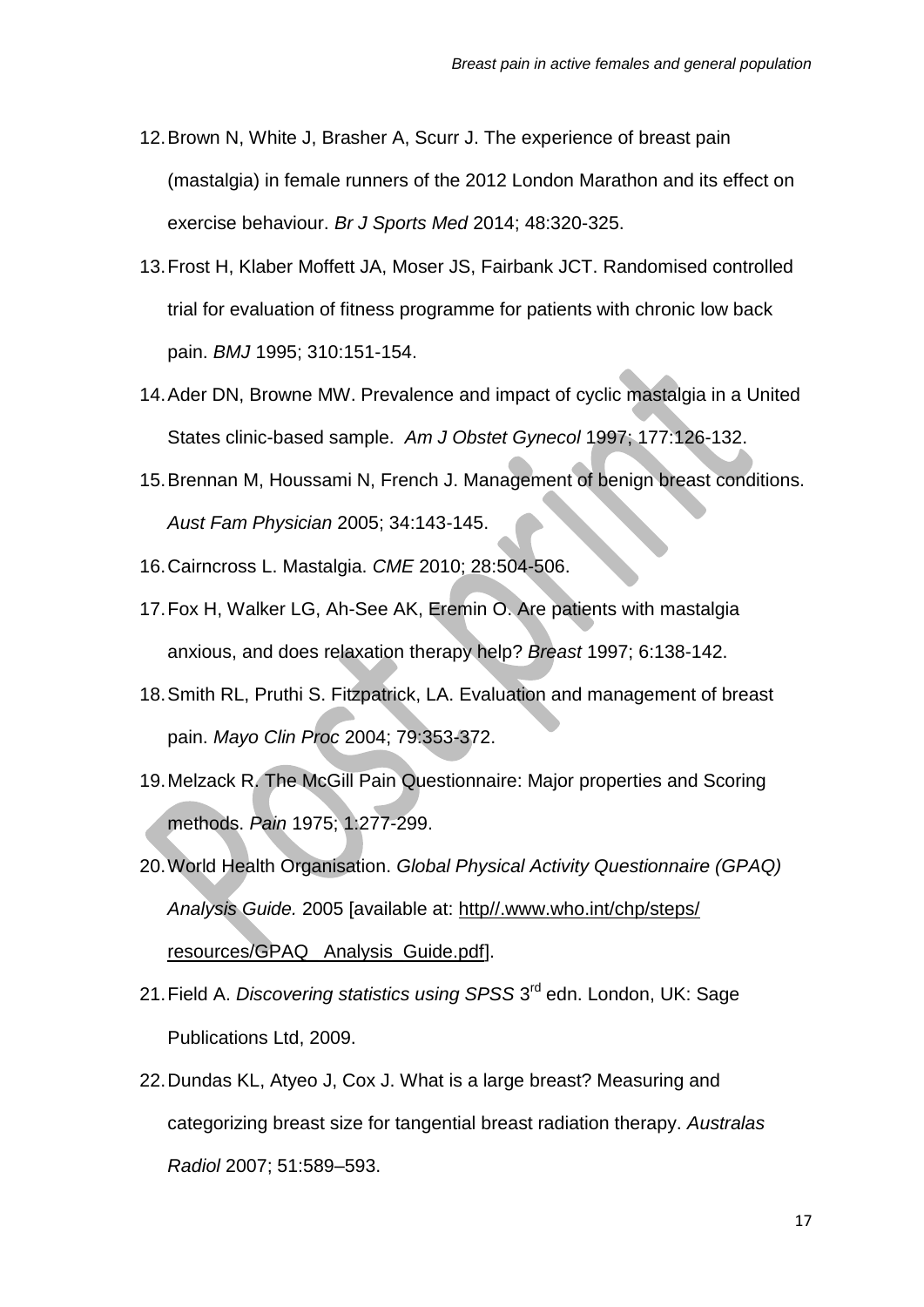- 23.Department of Health. *Physical Activity Guidelines for Adults (19-64 years).*  2011. [available at: [https://www.gov.uk/government/uploads/system/uploads/](https://www.gov.uk/government/uploads/system/uploads) attachment\_ data/file/213740/dh\_128145.pdf].
- 24.Hadi MSA. Sports brassiere: Is it a solution for mastalgia? *Breast J* 2000; 6:407-409.
- 25.McGhee DE, Steele JR. Optimising breast support in female patients through correct bra fit. A cross sectional study. *J Sci Med Sport* 2010; 13:568-572.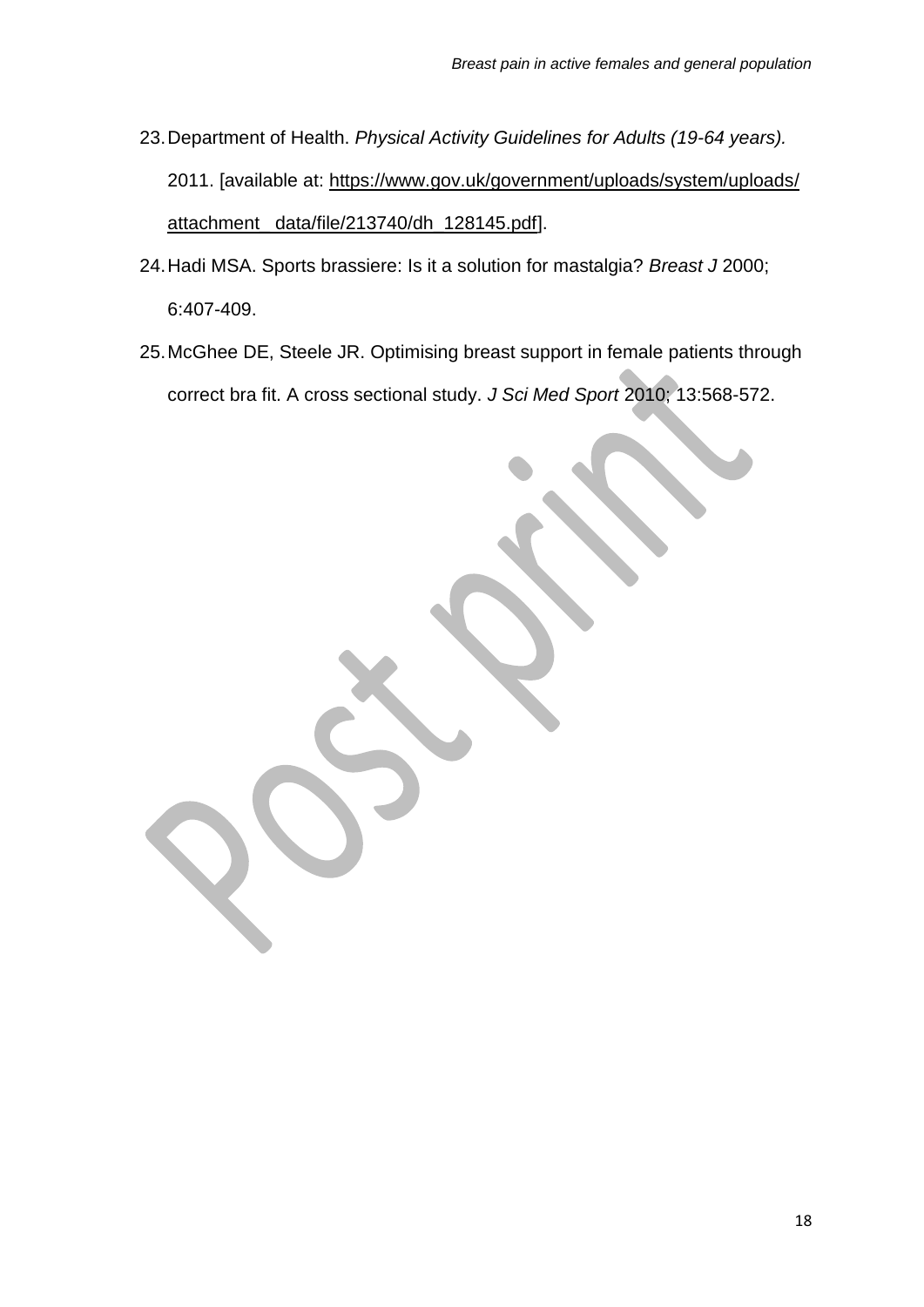**Table 1.** Descriptive characteristics of the random (n = 234), active (n = 234) and total population ( $n = 468$ ).

|                                  | Random        | <b>Active</b> | <b>Total</b><br><b>Population</b> | P          |  |
|----------------------------------|---------------|---------------|-----------------------------------|------------|--|
| <b>Physical Activity</b>         |               |               |                                   |            |  |
| (days per week)                  |               |               |                                   |            |  |
| Moderate                         | $2.9 \pm 2.3$ | $3.9 \pm 1.6$ | $3.4 \pm 2.0$                     | $< 0.001*$ |  |
| Vigorous                         | $2.2 \pm 1.9$ | $2.9 \pm 1.7$ | $2.6 \pm 1.9$                     | $< 0.001*$ |  |
| <b>Activity Duration</b>         |               |               |                                   |            |  |
| (mins per session)               |               |               |                                   |            |  |
| Moderate                         | $62 \pm 71$   | $78 \pm 58$   | $70 + 65$                         | $0.010*$   |  |
| Vigorous                         | $48 \pm 79$   | $74 \pm 57$   | $61 \pm 70$                       | $< 0.001*$ |  |
| Body mass (kg)                   |               |               |                                   |            |  |
| < 54                             | 14.5%         | 15.0%         | 14.7%                             |            |  |
| 55 to 64                         | 32.5%         | 49.1%         | 40.8%                             |            |  |
| 65 to 74                         | 24.8%         | 26.9%         | 25.9%                             | $< 0.001*$ |  |
| 75 to 84                         | 18.4%         | 7.7%          | 13.0%                             |            |  |
| > 85                             | 9.8%          | 1.3%          | 5.6%                              |            |  |
| <b>Menopausal status</b>         |               |               |                                   |            |  |
| Pre                              | 77.5%         | 68.4%         | 72.9%                             |            |  |
| Mid                              | 9.7%          | 18.4%         | 14.1%                             | $0.023*$   |  |
| Post                             | 12.8%         | 13.2%         | 13.0%                             |            |  |
| <b>Given birth</b>               |               |               |                                   |            |  |
| Yes                              | 38.5%         | 29.5%         | 34.0%                             | $0.040*$   |  |
| <b>No</b>                        | 61.5%         | 70.5%         | 66.0%                             |            |  |
| <b>Breastfed (if applicable)</b> |               |               |                                   |            |  |
| Yes                              | 79.8%         | 94.1%         | 86.0%                             | $0.010*$   |  |
| <b>No</b>                        | 20.2%         | 5.9%          | 14.0%                             |            |  |
| <b>Had breast surgery</b>        |               |               |                                   |            |  |
| Yes                              | 3.1%          | 4.3%          | 3.7%                              | 0.180      |  |
| <b>No</b>                        | 96.9%         | 95.7%         | 95.7%                             |            |  |
| <b>Had breast Cancer</b>         |               |               |                                   |            |  |
| Yes                              | 1.3%          | 0.4%          | 0.9%                              | 0.083      |  |
| <b>No</b>                        | 98.7%         | 99.6%         | 99.1%                             |            |  |
| Take a contraceptive             |               |               |                                   |            |  |
| Yes                              | 50.9%         | 51.5%         | 51.2%                             | 0.884      |  |
| <b>No</b>                        | 49.1%         | 48.5%         | 48.8%                             |            |  |

*\*denotes significant difference between cohorts*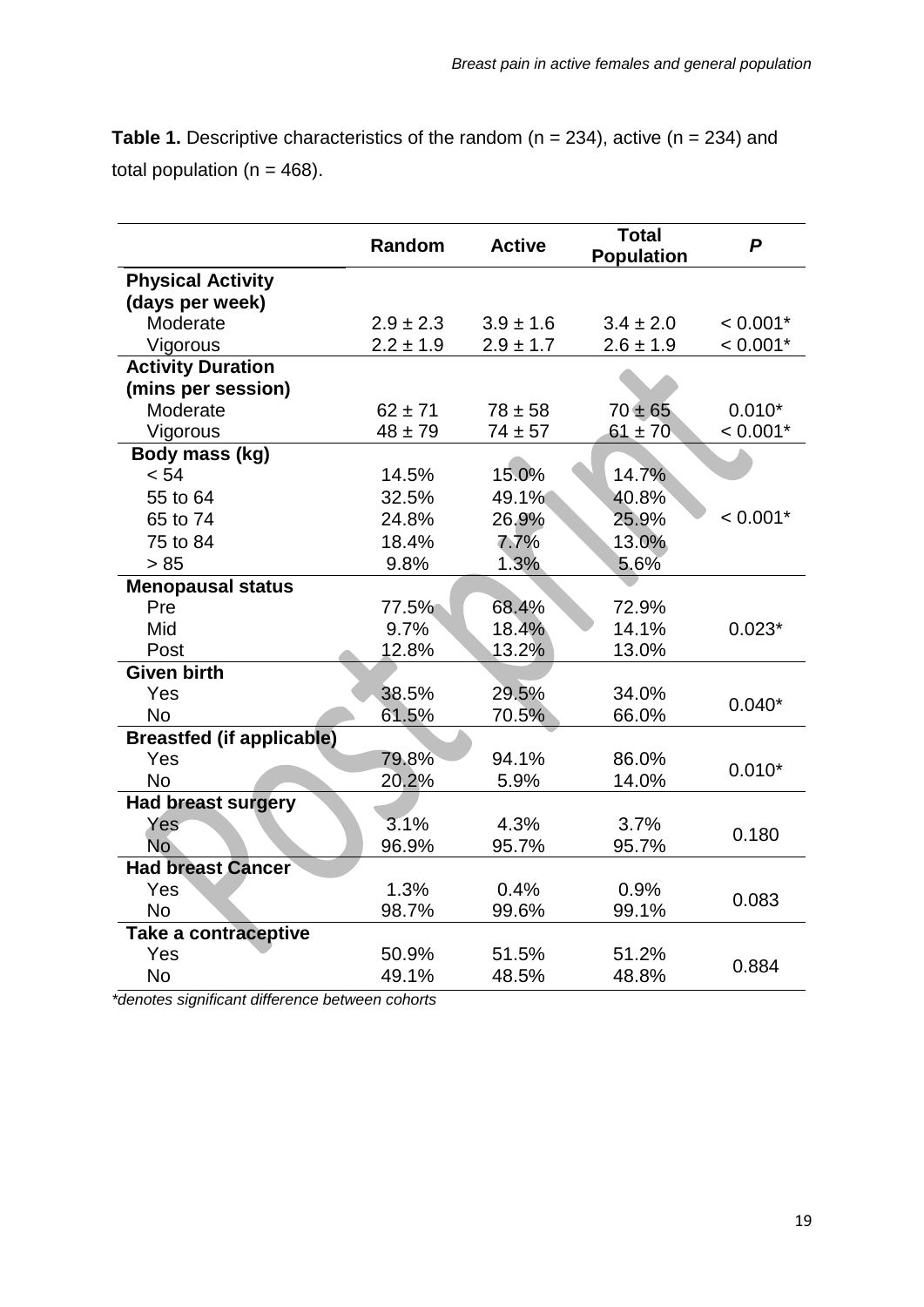

**Figure 1.** Percentage distribution of participants self-reported breast cup size from the random ( $n = 234$ ) and active ( $n = 234$ ) cohorts.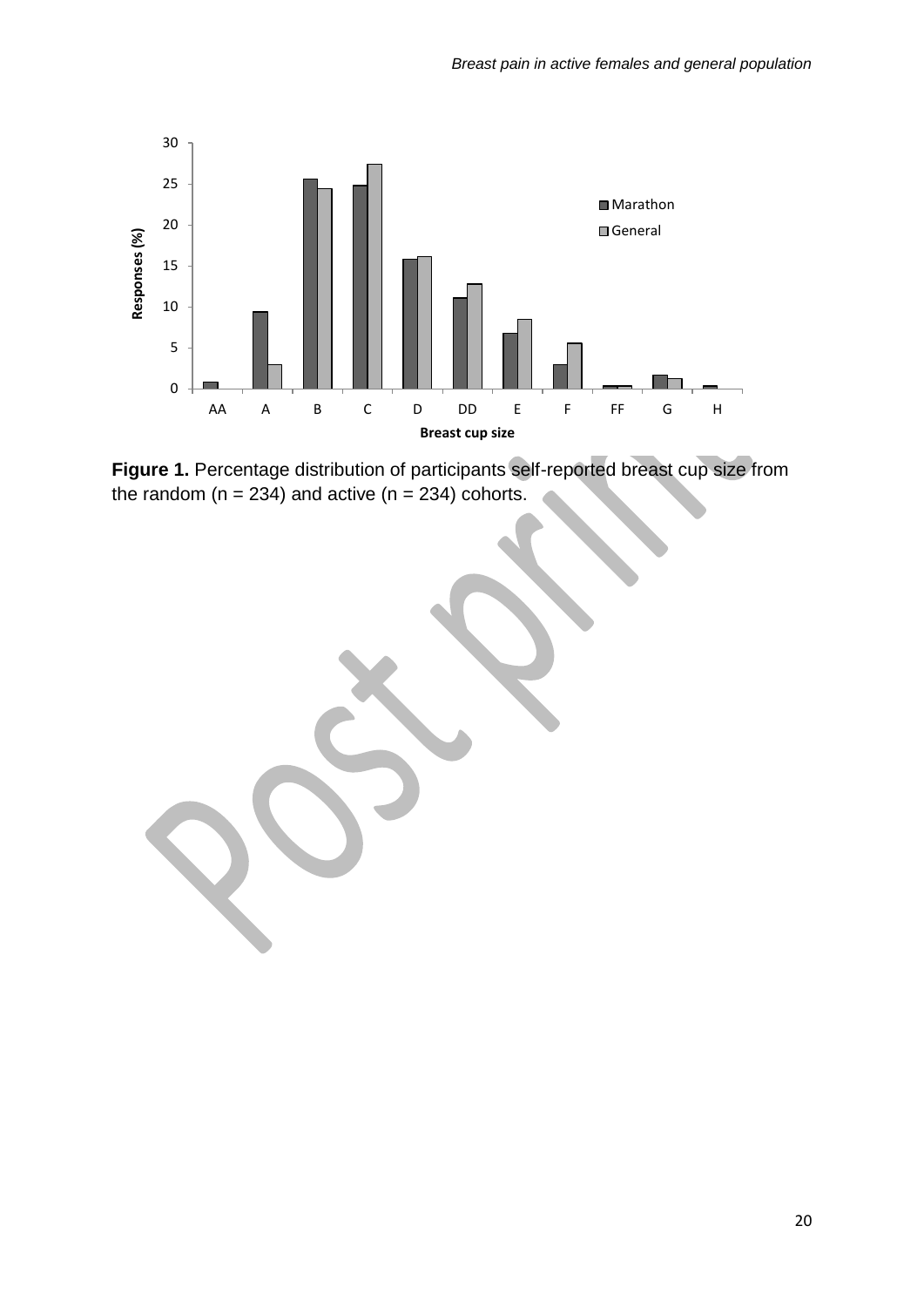

**Figure 2.** Prevalence of breast pain (%) by breast size and parity in random and active cohorts

**\****denotes significant difference between groups*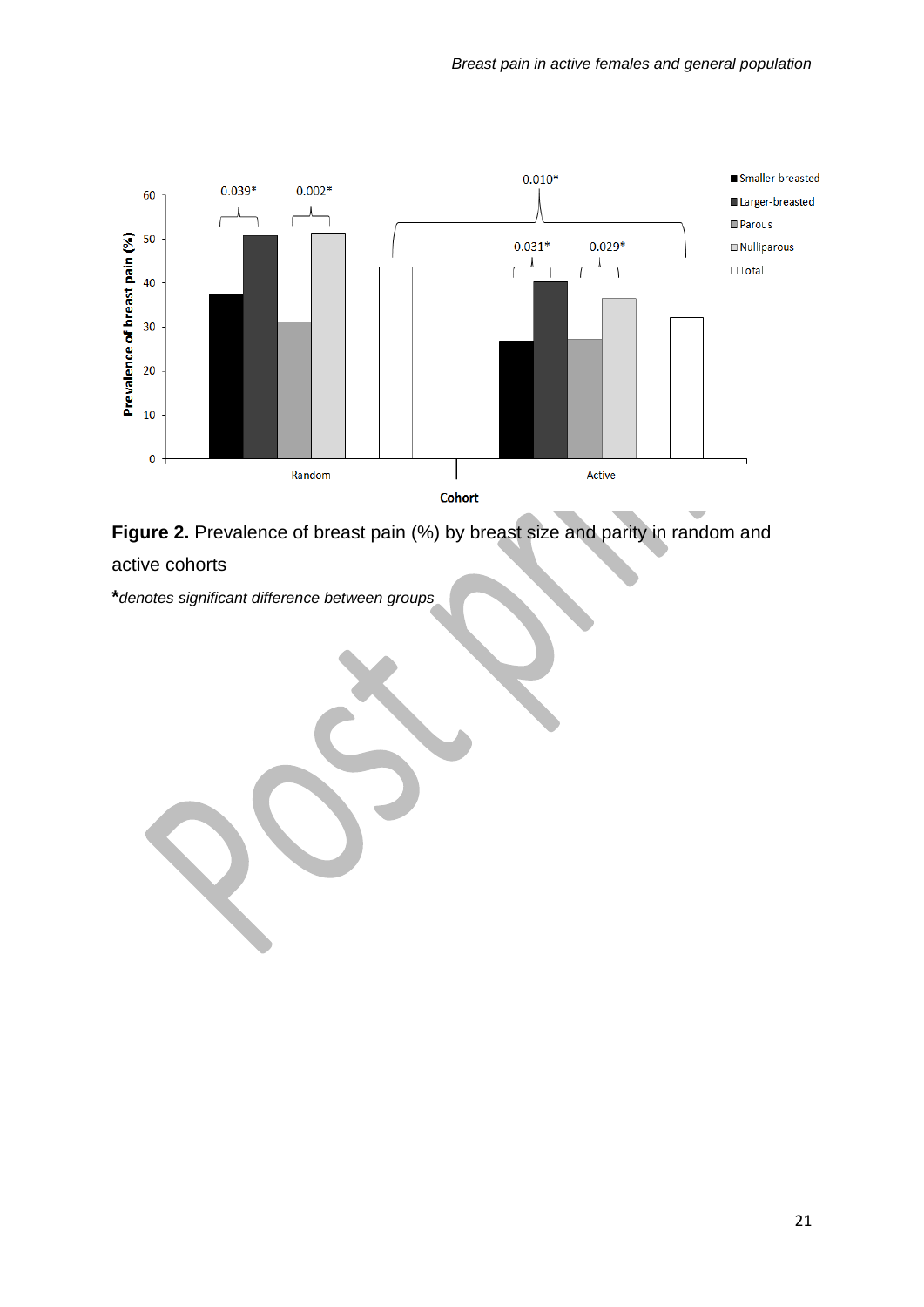| <b>Severity of</b>  | <b>Mild</b>  | <b>Discomforting</b> | <b>Distressing</b> | <b>Horrible</b>  | P     |  |  |  |
|---------------------|--------------|----------------------|--------------------|------------------|-------|--|--|--|
| breast pain (%)     |              |                      |                    |                  |       |  |  |  |
| Random cohort       | 33.3         | 57.6                 | 2.0                | 7.1              |       |  |  |  |
| Active cohort       | 35.6         | 54.8                 | 8.2                | 1.4              | 0.089 |  |  |  |
| Total population    | 34.3         | 56.4                 | 4.7                | 4.7              |       |  |  |  |
| <b>Frequency of</b> |              |                      |                    |                  | P     |  |  |  |
| breast pain (%)     | <b>Daily</b> | <b>Weekly</b>        | <b>Monthly</b>     | Every 2-3 months |       |  |  |  |
| Random cohort       | 11.0         | 9.0                  | 53.0               | 27.0             | 0.394 |  |  |  |
| Active cohort       | 12.9         | 10.0                 | 40.0               | 37.1             |       |  |  |  |
| Total population    | 11.8         | 9.4                  | 47.6               | 31.2             |       |  |  |  |

.

**Table 2.** Severity and frequency of breast pain experienced by symptomatic participants in the random ( $n = 100$ ), active ( $n = 74$ ) and total population ( $n = 174$ ).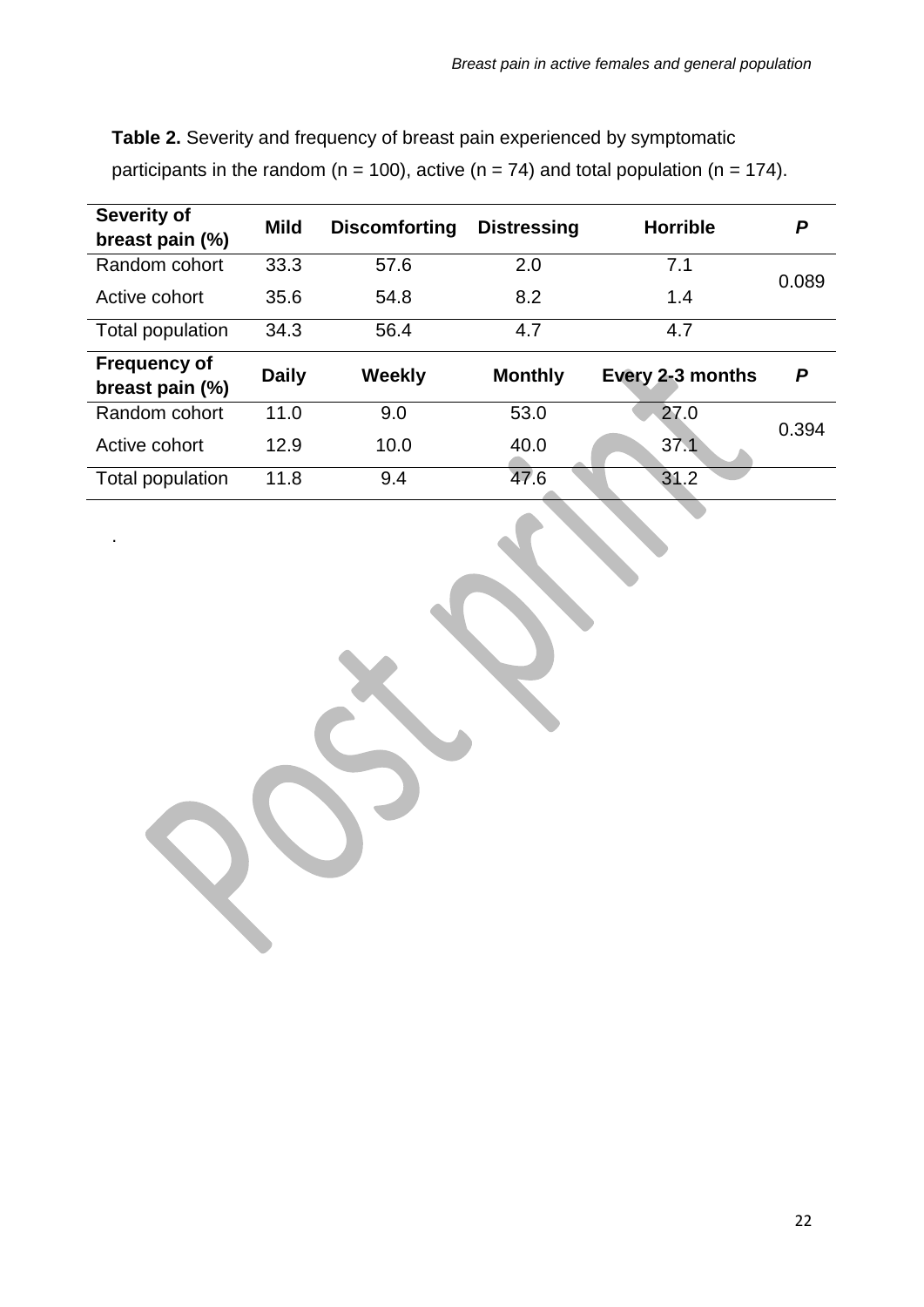|                                   |                   | Frequency of bra issue (%) |               |                  |              |                  |
|-----------------------------------|-------------------|----------------------------|---------------|------------------|--------------|------------------|
|                                   | <b>Population</b> | <b>Never</b>               | <b>Rarely</b> | <b>Sometimes</b> | <b>Often</b> | $\boldsymbol{P}$ |
| Shoulder straps<br>dig in         | Random            | 35.9                       | 24.4          | 31.2             | 8.5          | 0.109            |
|                                   | Active            | 47.0                       | 20.5          | 26.1             | 6.4          |                  |
|                                   | Total             | 41.5                       | 22.4          | 28.6             | 7.5          |                  |
| Rubbing /<br>Chaffing             | Random            | 53.8                       | 22.2          | 20.9             | 3.0          |                  |
|                                   | Active            | 37.2                       | 31.2          | 22.6             | 9.0          | $< 0.001*$       |
|                                   | Total             | 45.5                       | 26.7          | 21.8             | 6.0          |                  |
| Upper body pain<br>due to bra use | Random            | 43.7                       | 23.8          | 28.6             | 3.9          | $< 0.001*$       |
|                                   | Active            | 71.4                       | 11.5          | 14.5             | 2.6          |                  |
|                                   | Total             | 57.3                       | 17.5          | 21.4             | 3.2          |                  |
| Poor posture<br>due to bra use    | Random            | 77.4                       | 11.5          | 7.7              | 3.4          | 0.526            |
|                                   | Active            | 79.9                       | 12.8          | 4.7              | 2.6          |                  |
|                                   | Total             | 78.6                       | 12.2          | 6.2              | 3.0          |                  |
| Underwire digs<br>in              | Random            | 78.2                       | 14.5.         | 5.6              | 1.7          | $0.001*$         |
|                                   | Active            | 79.5                       | 5.6           | 12.4             | 2.6          |                  |
|                                   | All               | 78.8                       | 10            | 9                | 2.1          |                  |

**Table 3.** Frequency of bra issues experienced during physical activity in the random cohort (n = 234), active cohort (n = 234) and total population (n = 468).

*\*denotes significant difference between cohorts*